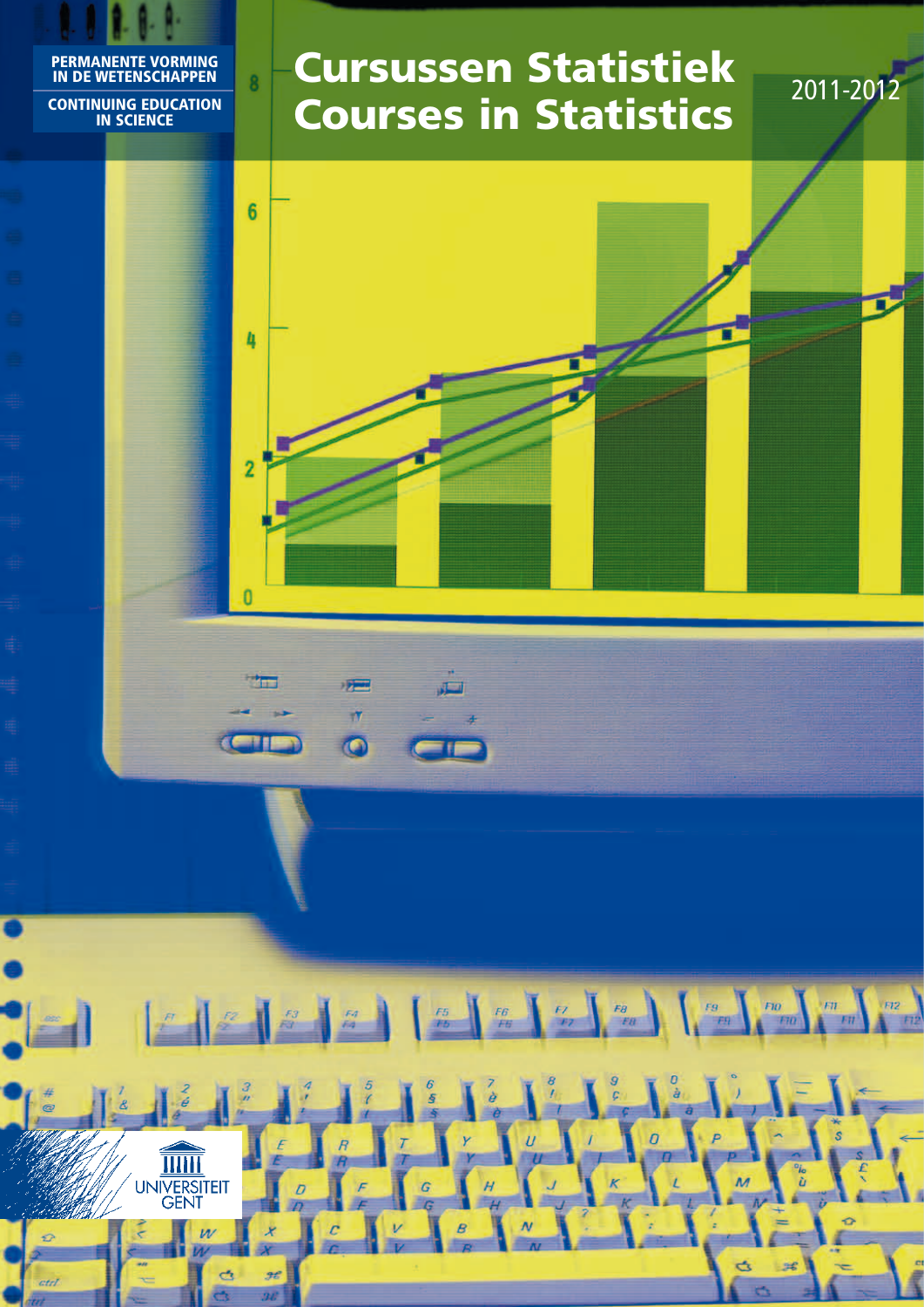### Inhoud / Contents

- **3 Voorwoord**
- **4 Introduction**
- **5 Module 1 Inleiding tot SPSS**
- **6 Module 2 Introduction to SAS**
- **7 Module 3 Introductory Statistics. Basics of Statistical Inference**
- **8 Module 4 Analysis of Variance**
- **9 Module 5 Multivariate Statistics**
- **10 Module 6 Applied Linear Regression**
- **11 Module 7 Multilevel Analysis for Grouped and Longitudinal Data**
- **12 Module 8 Structural Equation Modeling**
- **13 Module 9 Logistic Regression**
- **14 Module 10 Applied Longitudinal Analysis**
- **15 The teachers**
- **16 Practical information**
- **17 Inschrijvingsformulier**
- **18 Registration form**
- **19 Stay informed of other ICES activities**
- **20 Stadsplan / Course locations**

### Address

**Center for Statistics**



**address Krijgslaan 281 - S9, 9000 Ghent URL www.cvstat.UGent.be** 

**Institute for Continuing Education in Science address Krijgslaan 281 - S3, 9000 Ghent phone 09 264 44 26 FAX 09 264 85 90 email ipvw.ices@UGent.be URL www.ipvw-ices.UGent.be**

**ICES will change location in September 2011. Please check our website for the correct address.**





**Institute for Continuing Education in Science**



**Center for Statistics Centrum voor Statistiek**

> **Instituut voor Permanente Vorming in de Wetenschappen**

**Onze dienst aanvaardt de opleidingscheques van de Vlaamse Gemeenschap.**

**Our service accepts the training vouchers of the Flemish Community.**

**Deze reeks omvat cursussen die zijn opgenomen in de Doctoral Schools programma's.**

**This series encompasses courses that are included in the Doctoral Schools programs.**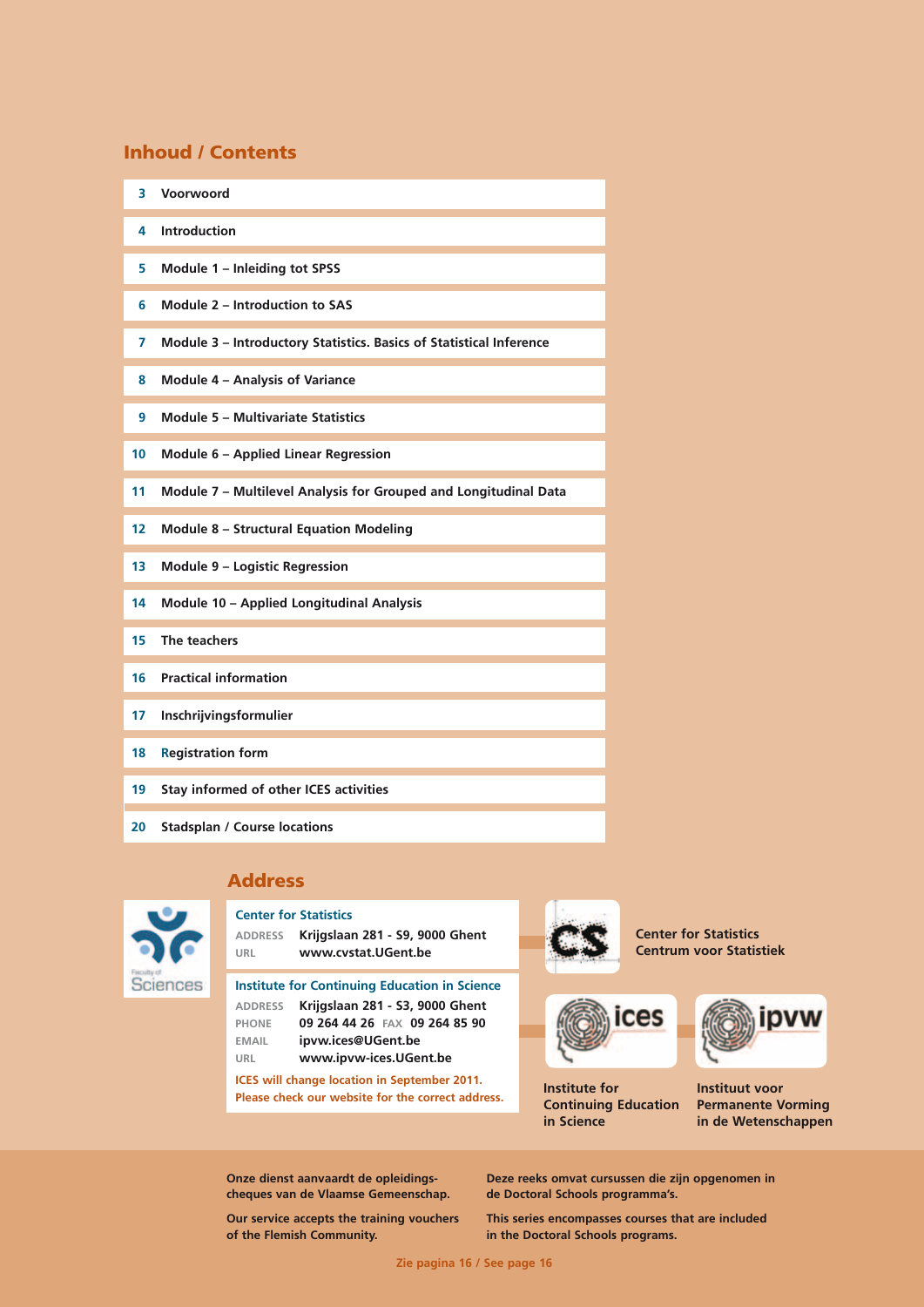### Voorwoord

**Statistiek is de laatste decennia onmisbaar geworden in heel wat takken van de wetenschap. Denk maar aan sociologen die oorzaken van gedrag natrekken, artsen en biowetenschappers die DNA analyseren of de effectiviteit van nieuwe interventies evalueren, bio-ingenieurs die de kwaliteit van het milieu bewaken, industriëlen die de productiekwaliteit bijsturen, economen die financiële tijdreeksen bestuderen, … Met de komst van gebruiksvriendelijke software wordt het opslaan en manipuleren van data haast kinderspel. Veel minder evident is het om relevante en kwaliteitsvolle gegevens te verzamelen, om efficiënt informatie te onttrekken en niet misleid te worden door naïeve conclusies. Een techniek en de interpretatie van haar resultaten hangen immers fundamenteel samen met het design en de implementatie van de studie, vaak ook met bijkomende onderstellingen over een complexe datastructuur.**

Het Centrum voor Statistiek van de Universiteit Gent, i.s.m. het Instituut voor Permanente Vorming van de Faculteit Wetenschappen (IPVW), organiseert daarom elk jaar cursussen die inspelen op de noden van gebruikers van statistische methoden. Het aanbod richt zich vooral op het verwerven van inzicht in de basis van het statistisch onderzoek. Practica op pc stellen de kandidaat in staat om ook al doende te leren. Het doelpubliek bestaat uit professionelen en onderzoekers met een academische vorming. Of u nu kennis wil opfrissen, op de hoogte wil blijven van recente ontwikkelingen of belangstelling heeft voor een nieuw onderzoeksdomein, deze formule wil u in staat stellen om gericht kennis en vaardigheden op te doen. De nieuwe inzichten zullen uw bedrijf en uw onderzoek de extra voorsprong geven die het verdient. Ook de Vlaamse regering ziet zo'n training als een troef voor haar economisch beleid. Werkgevers kunnen genieten van financiële steun onder de vorm van de KMO-portefeuille. Werknemers kunnen gebruik maken van de opleidingscheques.

Meer informatie over deze 'stimulerende middelen' vindt u op de websites www.kmo-portefeuille.be

en www.vdab.be/opleidingscheques (zie ook pagina 16).

Tussen november 2011 en april 2012 wordt het pakket basismodules aangeboden, waarin statistische kennis gradueel wordt opgebouwd. Vooraf, in oktober 2011, geven twee modules een introductie tot het gebruik van de statistische software SPSS en SAS, waarvoor de Universiteit Gent een licentie heeft. Naar jaarlijkse gewoonte wordt dit programma aangevuld met een aantal meer gespecialiseerde cursussen: 'Multivariate Statistics' in januari 2012, 'Multilevel Analysis for Grouped and Longitudinal Data' en 'Structural Equation Modeling' in april 2012, 'Logistic Regression' in april-mei 2012, en 'Applied Longitudinal Analysis' in september 2012. Blijf op de hoogte van bijkomende korte cursussen (zoals



bijvoorbeeld voor de freeware R) via onze website of het formulier op pagina 19 van deze brochure. Alle cursussen (m.u.v. Module 1) worden in het Engels gedoceerd. Het geheel verloopt in een gemoedelijke sfeer met ruime mogelijkheid tot interactie met de docenten.

De IPVW-activiteiten waaraan een examen is verbonden worden ook opgenomen in het programma van de 'Doctoral Schools' die de UGent-doctoraatstudent ondersteunen bij zijn/haar onderzoek en opleiding (zie pagina 16).

Verder brengen we graag de volgende initiatieven onder uw aandacht:

In 2008 is aan de Universiteit Gent het IOF1 valorisatieconsortium Stat-Gent CRESCENDO gestart, i.s.m. het Centrum voor Statistiek. Stat-Gent heeft tot doel de UGent statistiekexpertise te valoriseren via toepassingen voor overheid en industrie. Meer informatie hierover, ook over ons aanbod van short courses in statistiek en over een meer doorgedreven Master opleiding in Statistische Data-Analyse, die wetenschappers uit diverse disciplines een grondige vorming aanbiedt in de methodes van de toegepaste statistiek, vindt u op www.mastat.ugent.be en www.statgent.be.

**We hopen dat u het nieuwe aanbod kan smaken en wensen u alvast een leerrijk en productief jaar toe!**

<sup>1</sup> Industrieel OnderzoekFonds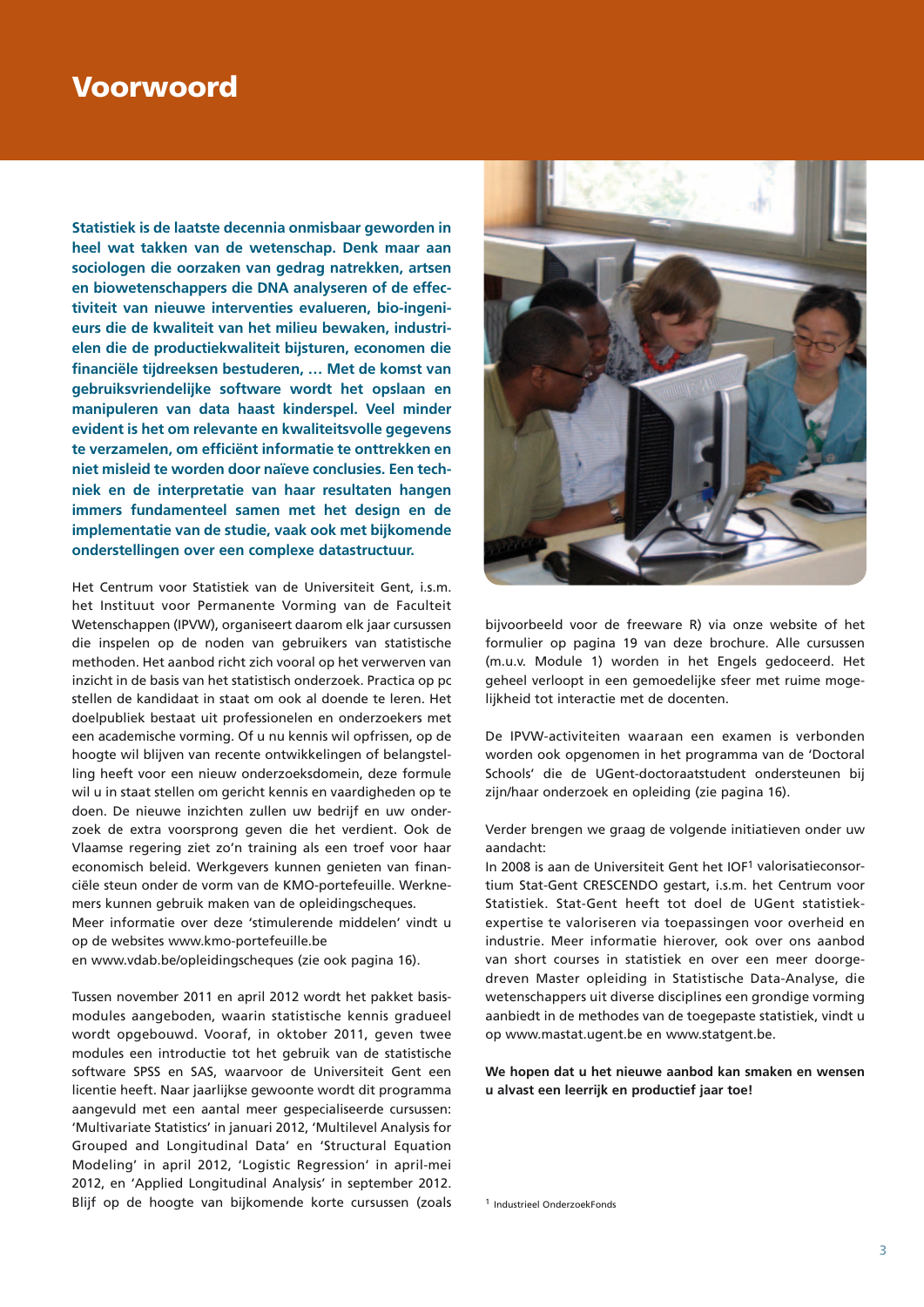## Introduction

**Statistics has become indispensable in many branches of science. Sociologists and psychologists searching to explain behavior, biologists analyzing DNA, clinicians evaluating new interventions, bio-engineers monitoring the environment, managers performing quality control, economists studying time series, … they all rely on statistical methods. Today's user-friendly software allows anyone to store and manipulate data quite easily. It remains a challenge however, to gather relevant, high-quality data and retrieve information efficiently to draw accurate inference. Without training and due professionalism one runs a high risk of arriving at misleading conclusions. One must recognize how the appropriate statistical technique and justified interpretation depend fundamentally on the design and conduct of a study in combination with any assumptions about the data structure.**

To meet the needs of users of statistical methods, the Centre for Statistics of Ghent University in co-operation with the Institute for Continuing Education of the Faculty of Sciences (ICES) organizes a yearly series of courses. The goal is to train users of statistical software, providing them with insight in the basics of statistical research. Practical sessions on PC's allow participants to obtain this through hands-on experience. Our courses are aimed at professionals and participants with an academic training, who wish to refresh their knowledge, keep it up to date or discover new areas of research. The program is designed to offer specific knowledge and skills through separate modules. The new insights will give your company or research the extra edge it needs. The Flemish Community regards continuing training as an important element of its economic policy. Employers are granted financial support through the government's introduction of the KMO-portfolio and employees can use training vouchers. More information about these stimulating initiatives can be found on the websites: www.kmo-portefeuille.be and www.vdab.be/opleidingscheques (both in Dutch).

From November 2011 to April 2012, the program offers a classic series of basic modules which gradually build up statistical knowledge and techniques. Leading into these basic modules, in October 2011, two courses introduce the statistical software SPSS and SAS, for which Ghent University has a campus license. Every year, the program offers an additional number of more specialized courses: 'Multivariate Statistics' in January 2012, 'Multilevel Analysis for Grouped and Longitudinal Data' and 'Structural Equation Modeling' in April 2012, 'Logistic Regression ' in April-May 2012, and 'Applied Longitudinal Analysis' in September 2012. More information about additional short courses will be posted on our website or can



be requested through use of the form on page 19 of this brochure. With exception of the first module, all modules are taught in English to give international candidates the opportunity to participate. Classes take place in a pleasant atmosphere with ample opportunity to interact with the lecturers.

ICES-activities that include an exam will also be incorporated in the program of the Doctoral Schools, which support UGent doctoral students with their research and training (see page 16).

Also, we would like to bring the following initiatives to your attention:

In 2008, the IOF2 valorization consortium Stat-Gent CRES-CENDO was launched at Ghent University, in collaboration with the Center for Statistics. Stat-Gent's mission is to valorize UGent statistical expertise through applications in government and industry. For more information about this consortium, about short courses in statistics organized by the Center for Statistics and on the Masters program in Statistical Data-Analysis, which offers a more thorough training in the methods of practical statistics to scientists in diverse areas, visit www.cvstat.ugent.be and www.statgent.be.

**Hoping the new program meets your expectations, we look forward to meeting you and wish you an enjoyable and productive learning experience!**

<sup>2</sup> Industrial Research Fund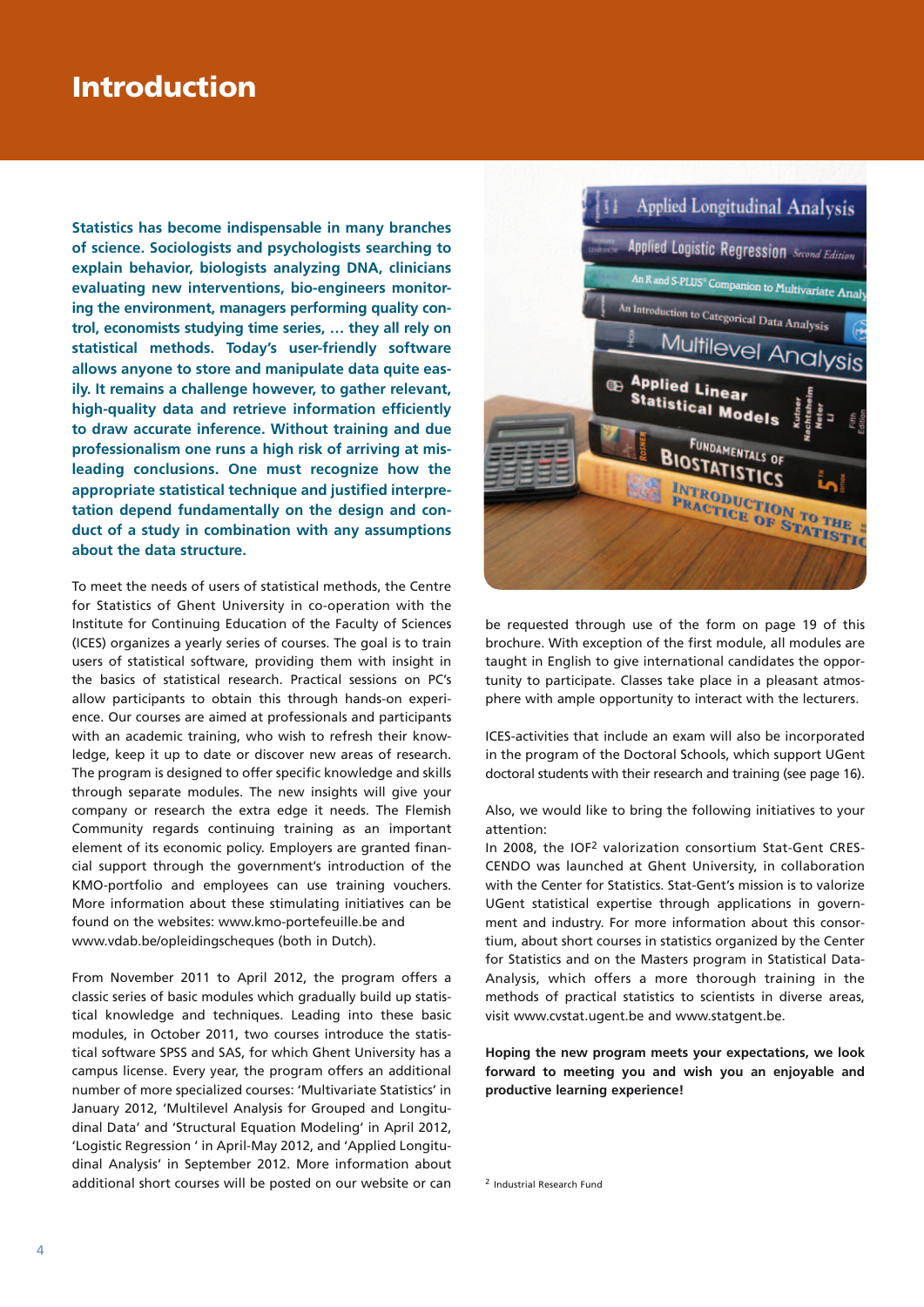### module 1 – Inleiding tot SPSS

#### **Kris Erauw (UGent)**

#### **Beschrijving**

We leven in een kennismaatschappij. Heel veel mensen verzamelen gegevens of willen bepaalde ideeën met onderzoeksbevindingen ondersteunen. Denk aan de jongeren in een stedelijke jeugdraad die in hun jeugdwerkbeleidsplan de geformuleerde beleidslijnen moeten ondersteunen met onderzoeksbevindingen; of aan de voorzitter van een oudercomité die de standpunten van ouders op een wetenschappelijk verantwoorde manier wil bevragen. Het inzamelen en opslaan van al die gegevens is vaak niet zo evident als het lijkt. Zeker niet als het de bedoeling is de gegevens later op een professionele manier te verwerken

Deze lessenreeks is er op gericht data in een bruikbare vorm te verzamelen, de ingezamelde data in SPSS op te slaan en met SPSS de eerste beschrijvende statistieken te produceren. De verschillende lessen in de reeks zijn ervaringsgericht opgevat. De deelnemers worden met een aantal problemen geconfronteerd waarna mogelijke oplossingen besproken en gedemonstreerd worden.

#### **Les 1**

*Data en dataverzameling:* data in SPSS invoeren en definiëren, data uit andere programma's importeren en gebruiken.

#### **Les 2**

*Elementaire bewerkingen:* samenvattende statistieken en voorstellingen genereren, variabelen herschrijven en combineren, databestanden bewerken en combineren.

#### **Les 3**

*Gemiddelden vergelijken:* grafische voorstelling van gemiddelden, t-toetsen en one-way variantie-analyse.

#### **Les 4**

*Meer uit je databestand halen:* de eerste stappen in lineaire regressie.

#### **Data**

3, 4, 6 en 7 oktober 2011 telkens van 17u tot 20u.

#### **Plaats**

PC-klas 1 van de Faculteit Psychologische en Pedagogische Wetenschappen, Henri Dunantlaan 1, Gent.

#### **Doelpubliek**

Deze practica zijn bedoeld voor alle personen die gegevens inzamelen en/of opslaan, met de bedoeling deze statistisch te analyseren en te interpreteren.

#### **Toelatingsvoorwaarden**

Geen

#### **Lesmateriaal**

Documentatie- en oefeningenbundel.

#### **Prijs**

Gereduceerde prijzen gelden voor studenten en personeel van non-profit, social profit en overheid. Deze vindt u op de IPVW-website. De deelnameprijs bedraagt 325 EUR voor deelnemers uit de private sector.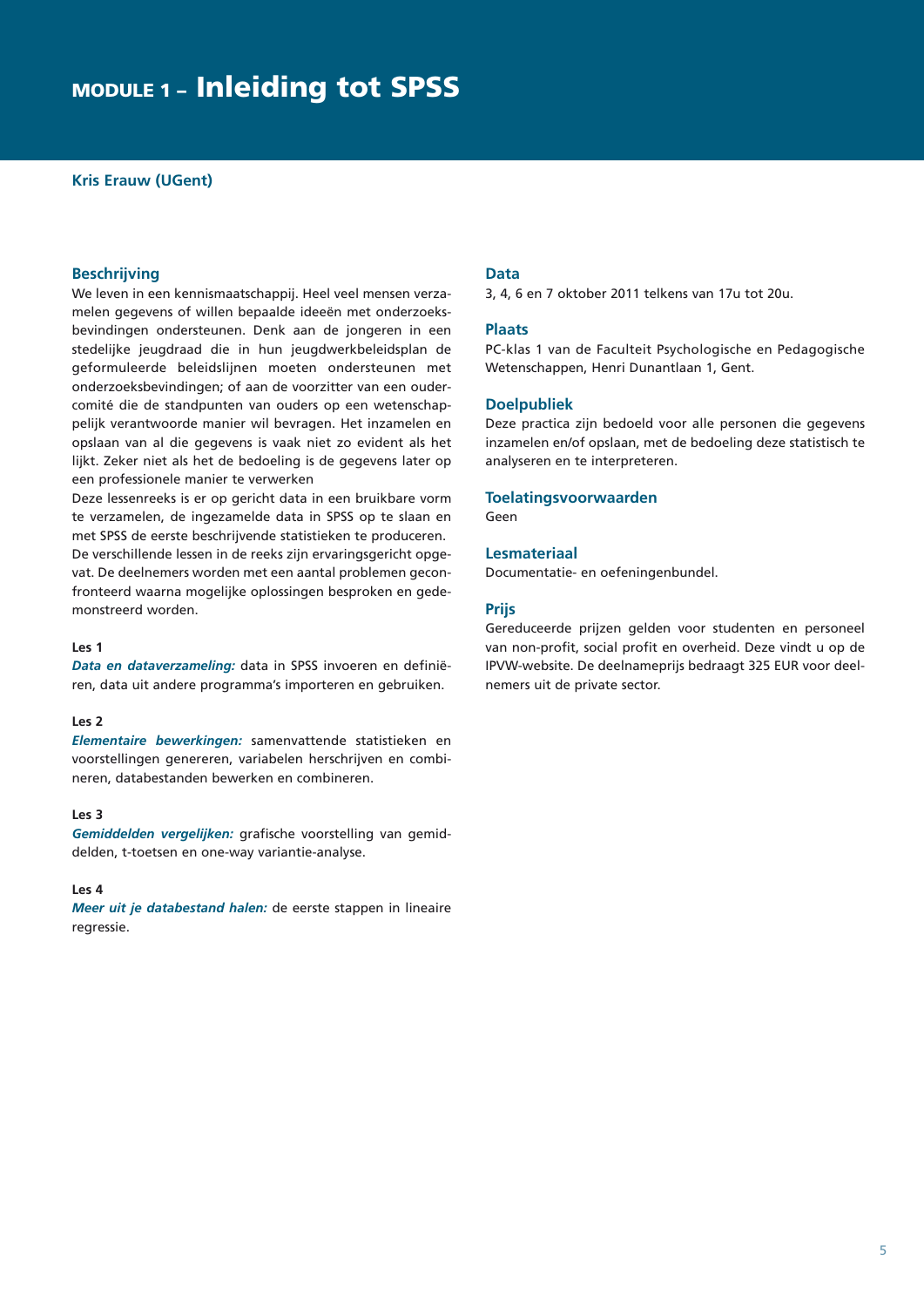**Geert Silversmit (Stat-Gent CRESCENDO) en Alain Visscher (Stat-Gent CRESCENDO)**

#### **Course description**

The amount of data collected and stored in industry as in society grows exponentially. Data collections range in size from small datasets as seen in preclinical trials to high-dimensional data gathered in data warehouses. Raw data are typically not suitable for immediate analysis. They may be noisy, stored across different tables or require transformation before richer information is readily extracted. Hence, the first task typically involves manipulation of the data: combining tables, selecting relevant data, addressing missing values, modifying and creating variables. Once an adequate analysis dataset is obtained, it becomes possible to apply subsequent statistical analyses (such as linear regression models or survival analysis techniques).

This course aims to empower participants to manipulate data by learning the SAS programming language. SAS offers a unique combination of a complete set of database capabilities, advanced statistical techniques and a powerful programming language. Compared to the interactive SAS Enterprise Guide, using the SAS syntax directly allows total control of data manipulation, more flexibility to define model parameters and easier replication of analyses. In addition to data manipulation, we will illustrate by hands-on practice how you can use SAS statistical procedures to subsequently analyze/ model your data. Upon finishing this course, you should have a solid foundation for performing data manipulation and basic statistical analyses using the SAS programming language.

#### **Dates and venue**

October 17, 19, 24 and 26, 2011 from 5.30 pm to 9 pm, at the Faculty of Science, Building S9, Campus Sterre, Krijgslaan 281, Ghent.

#### **Target audience**

This course will benefit participants from diverse backgrounds, ranging from investigators working with clinical trial data to data analysts working on high-dimensional data stored in data warehouses. It is suited for those who have not used SAS or any other statistical software before, but equally for those who have already worked with SAS but want a better understanding of the capabilities of the SAS programming language.

#### **Course prerequisites**

The course is open to all interested persons. Knowledge of basic statistical concepts is considered an advantage, but not required for learning the SAS programming language.

#### **Course material**

Copies of lecture notes.

Optional but highly recommended programming manual: "The Little SAS Book: A Primer", L. D. Delwiche, S. J. Slaughter (2008), 4th ed., ISBN 978-1599947259

#### **Fees**

Reduced prices apply to students and participants of non-profit and public services. These prices are available at the ICES website. The registration fee amounts to 325 EUR for participants of the private sector.

The book is optional but recommended and can be bought at the additional cost of 40 EUR. Please indicate this clearly on the registration form.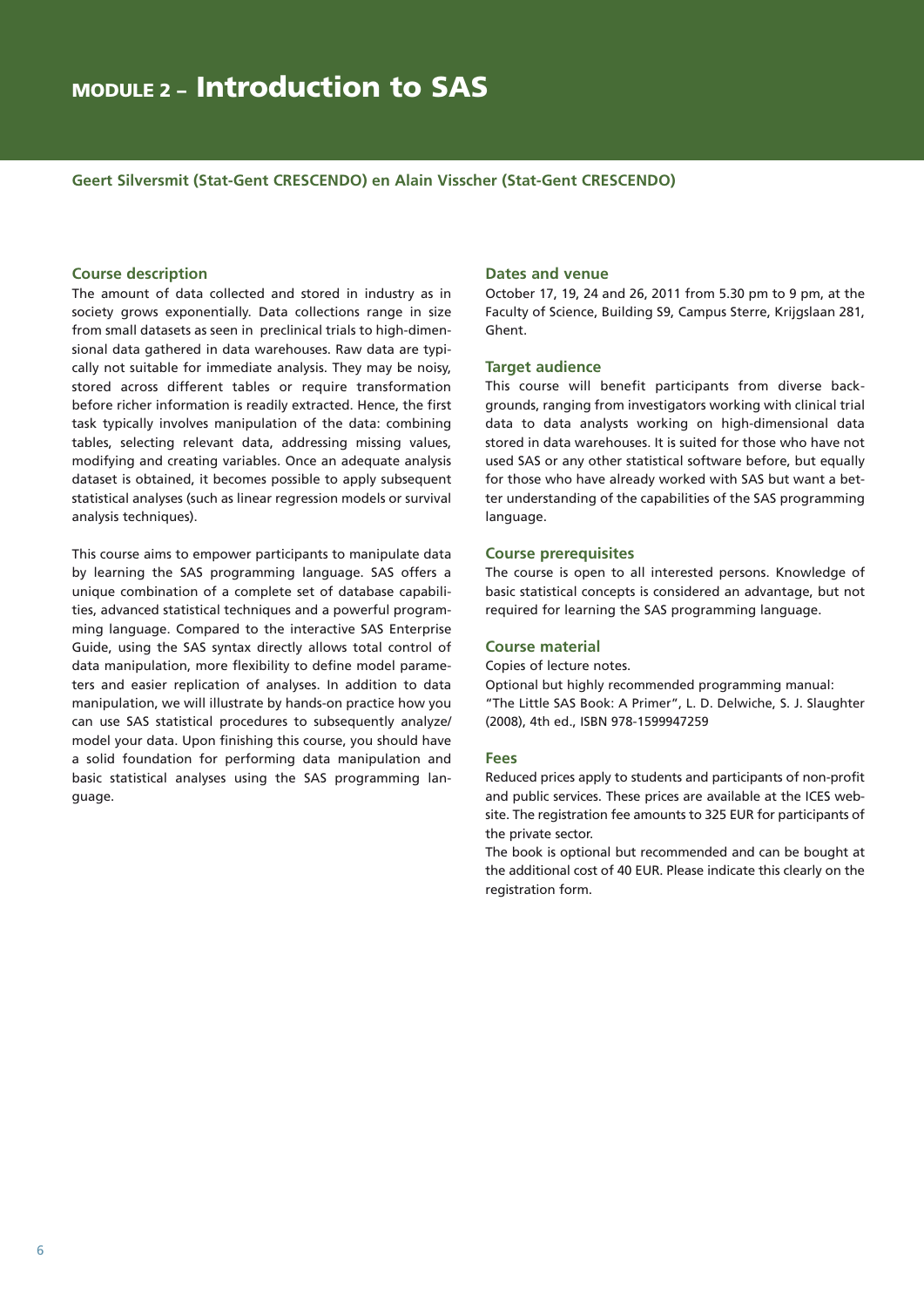**Maria Ysebaert (Center for Statistics)**

#### **Course description**

This course aims to provide insight into basic statistical concepts with emphasis on practical applications. Mathematical formulae will be kept to a minimum. The theory and the methods of analysis will be extensively illustrated with examples relating to a wide variety of different fields.

We start with concise graphical and numerical descriptions of data obtained from observational or experimental studies. The most common and frequently used probability distributions of discrete and continuous variables will be presented. Statistical inference draws conclusions about a population based on sampled data. Chance variations are taken into account such that a level of confidence is attached to these conclusions. We present the reasoning behind significance tests for the comparison of observed data with a hypothesis, the validity of which we want to assess. We apply this procedure to data obtained either from one or from two populations. The correct use of the t-test will be discussed. Nonparametric methods are considered as a possible alternative in case the requirements of the t-test are not met. We cover the basic concepts of hypothesis testing for categorical data, including the chi-square test. Quite often the relationship between two variables, where the outcome of one variable is seen as depending on the value of the other, is the focus of scientific interest. We will give an introduction to linear regression analysis, where a regression line based on observations obtained in a sample describes this relation.

#### **Dates and venue**

November 8, 17, 22 and 29, December 6, 13 and 20, 2011 from 5.30 pm till 9.30 pm (each lecture is followed by a hands-on practical session) at the Faculty of Science, Building S9, Campus Sterre, Krijgslaan 281, Ghent. Please note that November 17 is a Thursday.

#### **Target audience**

This course will benefit investigators from diverse areas, research scientists, clinical research associates, and, in general, anyone who comes in contact with data handling and who wants to acquire insight into basic statistical methods or who feels that his/her knowledge and practice of statistics needs refreshing. No extensive background in mathematics is required.

#### **Exam**

Participants can, if they wish, take part in an exam. A certificate from Ghent University will be issued to participants with a university degree at the bachelors level or an equivalent degree upon succeeding on this test. As such this course can be incorporated in a doctoral training program.

#### **Course prerequisites**

The course is open to all interested persons.

#### **Course material**

Copies of lecture notes.

Recommended handbooks are:

**Book 1**: "Fundamentals of Biostatistics", B. Rosner, 7th ed. (2010), Thomson Brooks/Cole, ISBN 978-0538735896. The examples used in this book are restricted to the field of bioscience. The book is therefore recommended if you have a background in a related research area, such as (veterinary) medicine, biotechnology, biology, pharmacy, a.s.o.

**Book 2**: "Introduction to the Practice of Statistics", D.S. Moore, G.P. McCabe and B. Craig, 7th ed. (2010), W.H. Freeman, ISBN 978-1429240321. This book uses examples from a wide range of research areas and is therefore recommended if you have no background in the research areas mentioned for book 1.

#### **Fees**

Reduced prices apply to students and participants of nonprofit and public services. These prices are available at the ICES website. The registration fee amounts to 800 EUR for participants of the private sector.

Both books are optional and can be bought at the additional cost of 65 EUR per book. Please indicate this clearly on the registration form.

The examination fee is 30 EUR.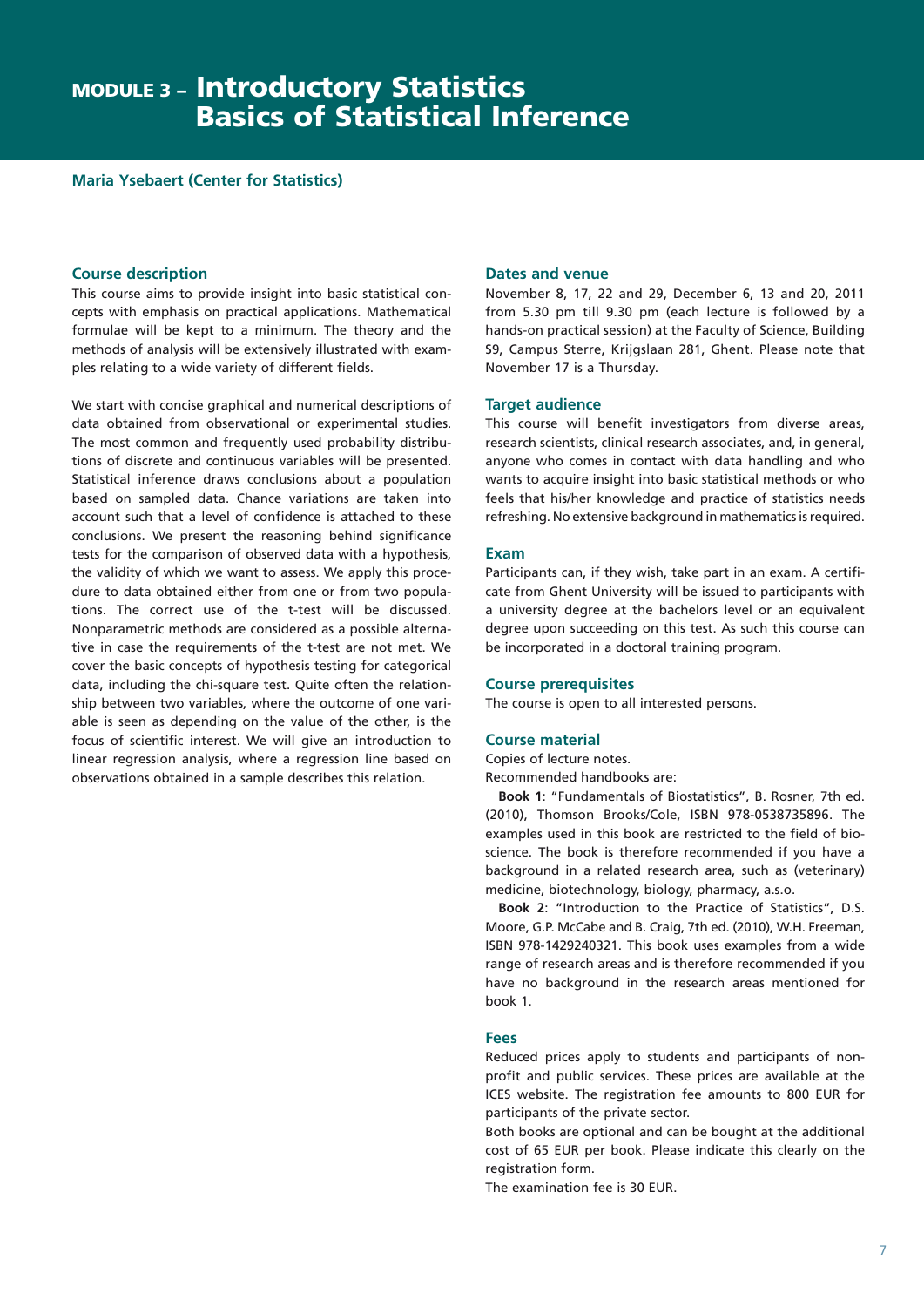**Maria Ysebaert (Center for Statistics)**

#### **Course description**

Analysis of variance (ANOVA) is a statistical tool used in the comparison of means of a random variable in populations that differ in a characteristic (factor), e.g. treatment, age, sex, subject, etc. First, we cover one-way ANOVA, where only one factor is of concern. Depending on the type of the factor, the conclusions pertain to just those factor levels included in the study (fixed factor model), or the conclusions extend to a population of factor levels of which the levels in the study are a sample (random effects model). In two-way and multi-way ANOVA (populations differ in more than one characteristic), the effects of factors are studied simultaneously to obtain information about the main effects of each of the factors as well as about any special joint effects (factorial design). In nested designs, where each level of a second factor (mostly a random factor) occurs in conjunction with only one level of the first factor, analysis of variance enables us to extract the variability induced by the nested factor from the effects of the main factor. For correct analysis of the data in multi-way ANOVA, not only the linear model and the type of factor have to be considered but, also, the assumptions that must be satisfied.

In this course we will focus on correct execution of data analysis and understanding the results of this analysis. We will provide insight into the conclusions and pay attention to expressing these conclusions in a correct and understandable way. The different methods will be extensively illustrated with examples from scientific studies in a variety of fields.

#### **Dates and venue**

January 10, 17, 24 and 31, February 7, 14 and 21, 2012, from 5.30 pm to 9.30 pm (each lecture, except on January 10, is followed by a hands-on practical session) at the Faculty of Science, Building S9, Campus Sterre, Krijgslaan 281, Ghent.

#### **Target audience**

This course will benefit investigators from a diversity of areas, who need to use statistical methods in the collection and handling of data in their research, in particular for assessing the effect of e.g. different treatments.

#### **Exam**

Participants can, if they wish, take part in an exam. A certificate from Ghent University will be issued to participants with a university degree at the bachelor level or an equivalent degree upon succeeding on this test. As such this course can be incorporated in a doctoral training program.

#### **Course prerequisites**

Participants are expected to have an active knowledge of the basic principles underlying statistical strategies, at a level equivalent to the "Introductory Statistics" course of this program. In the first session, on January 10, 2012, these principles will be briefly reviewed. This review session is open to interested participants of subsequent modules. Participants who have recently followed the introductory course are exempt from that first session.

#### **Course material**

#### Copies of lecture notes.

Recommended handbook: "Applied Linear Statistical Models", M.H. Kutner, C.J. Nachtsheim, J. Neter and W. Li, 5th ed. (2004), McGraw-Hill, ISBN 978-0071122214.

#### **Fees**

Reduced prices apply to students and participants of nonprofit and public services. These prices are available at the ICES website. The registration fee amounts to 800 EUR for participants of the private sector.

The book is optional and can be bought at the additional cost of 65 EUR. Please indicate this clearly on the registration form. The examination fee is 30 EUR.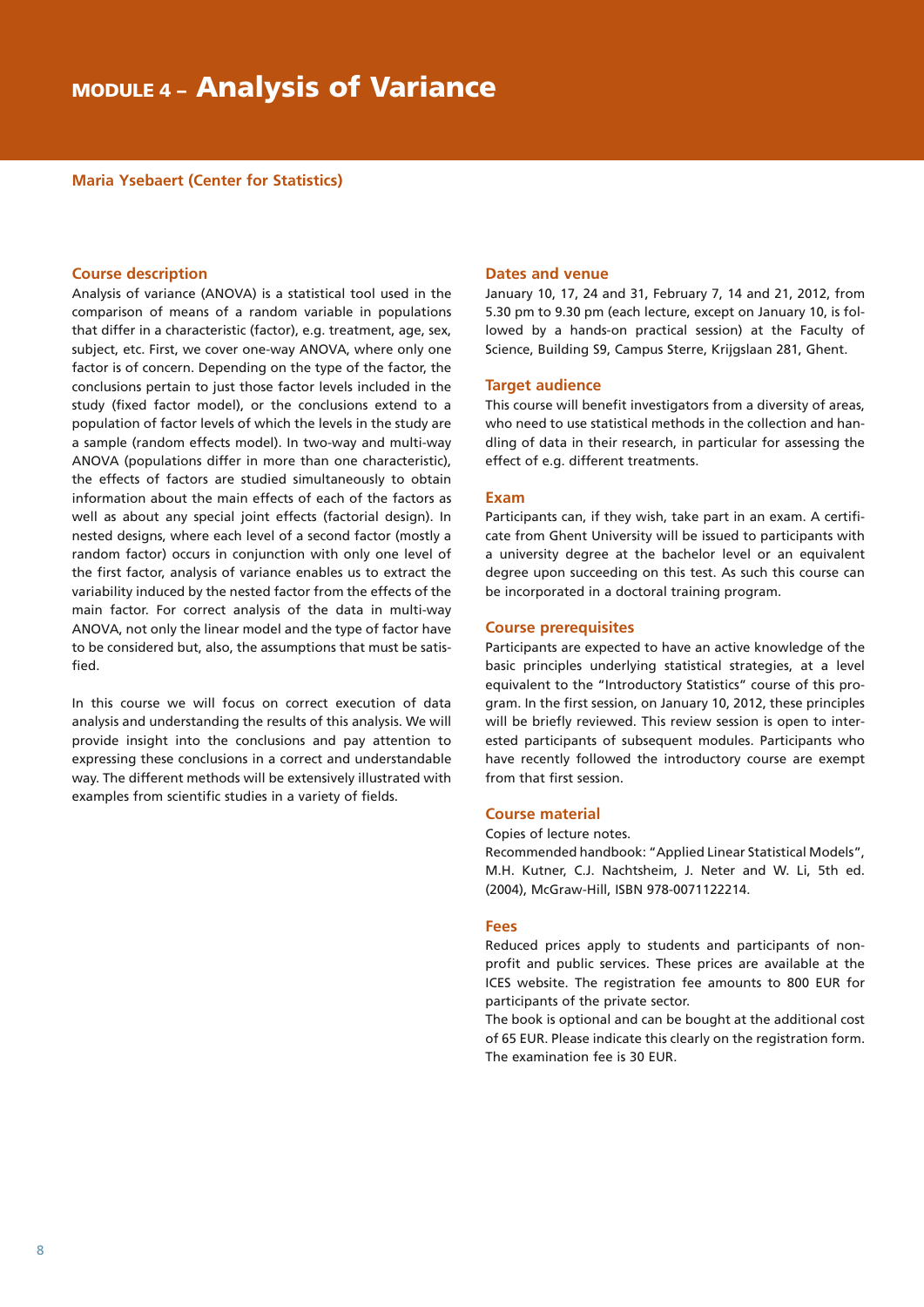#### **Stefan Van Aelst (UGent)**

#### **Course description**

This course focuses on exploratory techniques to analyze multivariate data sets. The goal is to get insight in the structure of the data and the relations among the variables. Often one aims to reduce the dimensionality of the data. A standard technique is principal components analysis that tries to find important combinations of variables. More elaborate techniques such as factor analysis and multidimensional scaling will be discussed as well. Discriminant analysis and classification techniques will be discussed to get insight in data that consists of several (known) groups and can be used to assign new observations to one of the possible groups. If a data set (possibly) consists of more than one group, but the group labels are unknown, then cluster analysis techniques can be used to identify groups in the data set. We will discuss both hierarchical and partitioning approaches to cluster analysis. Canonical correlation analysis aims to understand the relation between two different multivariate data sets. The course will mainly focus on data sets with measurements of continuous random variables. However, some extensions to other variable types will be discussed as well. The course will also pay attention to graphical techniques that can be used to visualize the structure in multivariate data.

#### **Dates and venue**

January 23, 25 and 27, 2012, from 10 am to 1 pm and from 2 pm to 5 pm, at the Faculty of Science, Building S9, Campus Sterre, Krijgslaan 281, Ghent.

#### **Target audience**

This course targets researchers from all areas who are confronted with exploratory analysis of multivariate data sets.

#### **Exam**

Participants can, if they wish, take part in an exam. A certificate from Ghent University will be issued to participants with a university degree at the bachelor level or an equivalent degree upon succeeding on this test. As such this course can be incorporated in a doctoral training program.

#### **Course prerequisites**

Participants are expected to be familiar with basic statistics concepts, such as sample mean and variance, and t-test.

#### **Course material**

Copies of slides.

Parts of the course will be based on "An R and S-Plus® Companion to Multivariate Analysis", B.S. Everitt, 2nd ed., (2007), Springer, ISBN 978-1852338824. This book also contains a lot of information regarding the use of R/S-Plus software.

#### **Fees**

Reduced prices apply to students and participants of nonprofit and public services. These prices are available at the ICES website. The registration fee amounts to 700 EUR for participants of the private sector.

The book is optional and can be bought at the additional cost of 75 EUR. Please indicate this clearly on the registration form. The examination fee is 30 EUR.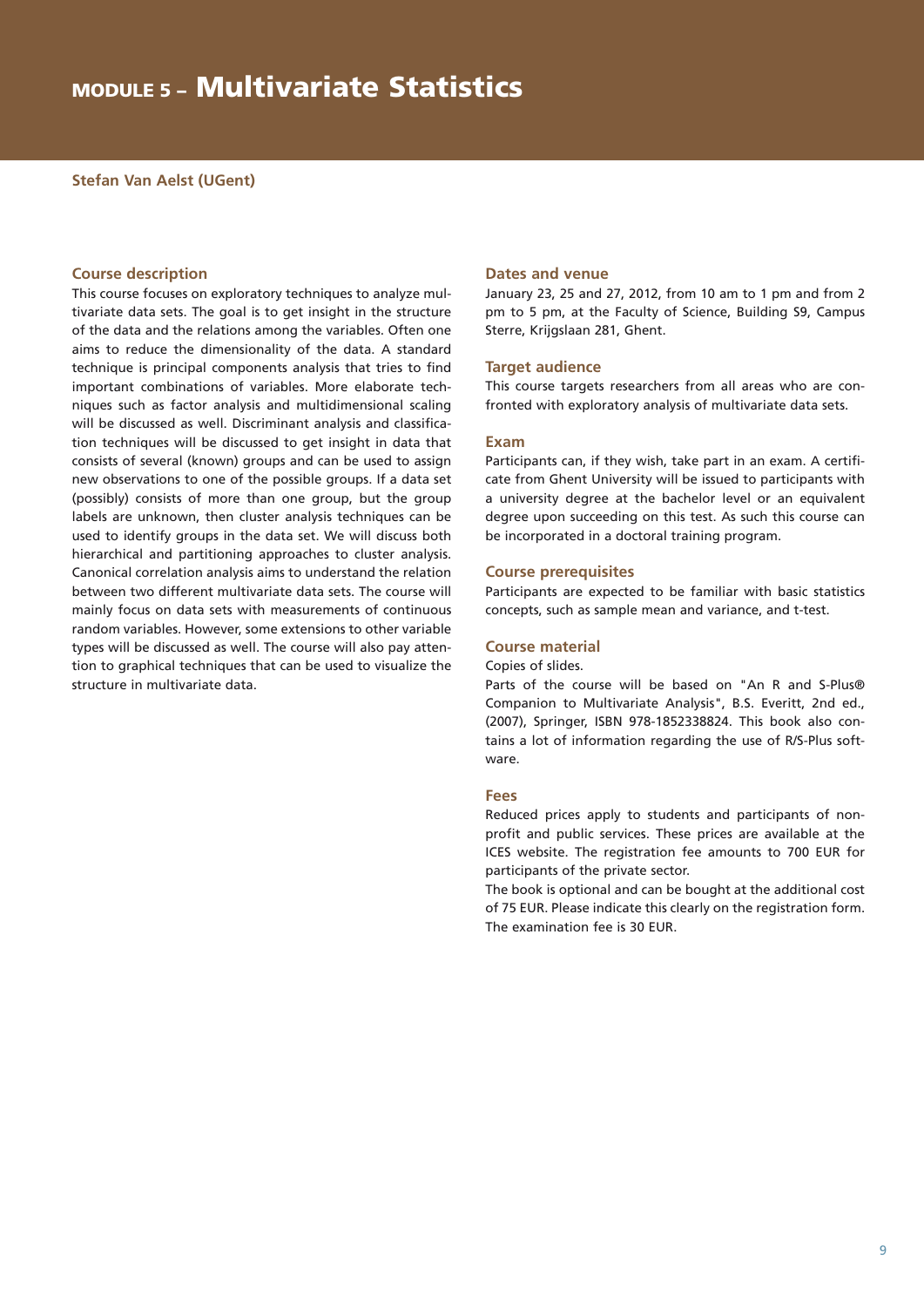#### **Tom Loeys (UGent)**

#### **Course description**

Linear regression addresses how a continuous dependent variable is affected by one or more continuous predictors. The fact that many practical problems deal with continuous variables (e.g. income, blood pressure, temperature) makes linear regression a popular tool, and most of us will be familiar with the concept of drawing a line through a cloud of data points.

The first two sessions of this module introduce the conceptual framework of this method using the simple case of a single predictor. Formulas and technicalities are kept to a minimum and main focus will be on interpretation of results and assessing model validity. This includes confidence statements on the predictor effect (hypothesis tests and confidence intervals), using the regression model to predict future results, and verification of model assumptions.

In session 3 and 4 the conceptual framework will be expanded to accommodate more than one predictor leading to the multiple linear regression model. How to deal with these complex models in general and how to come to the most simple model starting from a large number of predictors will be discussed in detail. In these complex linear models special attention will be given to interpreting individual predictor effects, as these can be complicated by underlying relations between predictors (confounding).

In the last session a real world data example will be discussed at length and will be used to illustrate all the concepts from the previous sessions. Finally we will briefly touch on problems where the linear regression model is not appropriate and needs to be replaced by related approaches such as generalized linear models and mixed models. Different aspects will be illustrated with case examples from the instructors practical experience, and students are encouraged to bring examples from their work.

#### **Dates and venue**

February 29, March 7, 14, 21 and 28, 2012 from 5.30 pm to 9.30 pm (each lecture is followed by a hands-on practical session) at the Faculty of Psychology and Educational Sciences, Dunantlaan 1, Ghent.

#### **Exam**

Participants can, if they wish, take part in an exam. A certificate from Ghent University will be issued to participants with a university degree at the bachelor level or an equivalent degree upon succeeding on this test. As such this course can be incorporated in a doctoral training program.

#### **Course prerequisites**

Participants are expected to have an active knowledge of the basic principles underlying statistical strategies, at a level equivalent to the "Introductory Statistics" course of this program. In the first session of module 4, "Analysis of Variance", on January 10, 2012, these principles will be briefly reviewed. This session is free and open to interested participants of this year's program.

#### **Course material**

#### Copies of lecture notes.

Recommended handbook: "Applied Linear Statistical Models", M.H. Kutner, C.J. Nachtsheim, J. Neter and W. Li, 5th ed. (2004), McGraw-Hill, ISBN 978-0071122214. Please note that this is the same book as recommended for Module 4 'Analysis of Variance'.

#### **Fees**

Reduced prices apply to students and participants of nonprofit and public services. These prices are available at the ICES website. The registration fee amounts to 800 EUR for participants of the private sector.

The book is optional and can be bought at the additional cost of 65 EUR. Please indicate this clearly on the registration form. The examination fee is 30 EUR.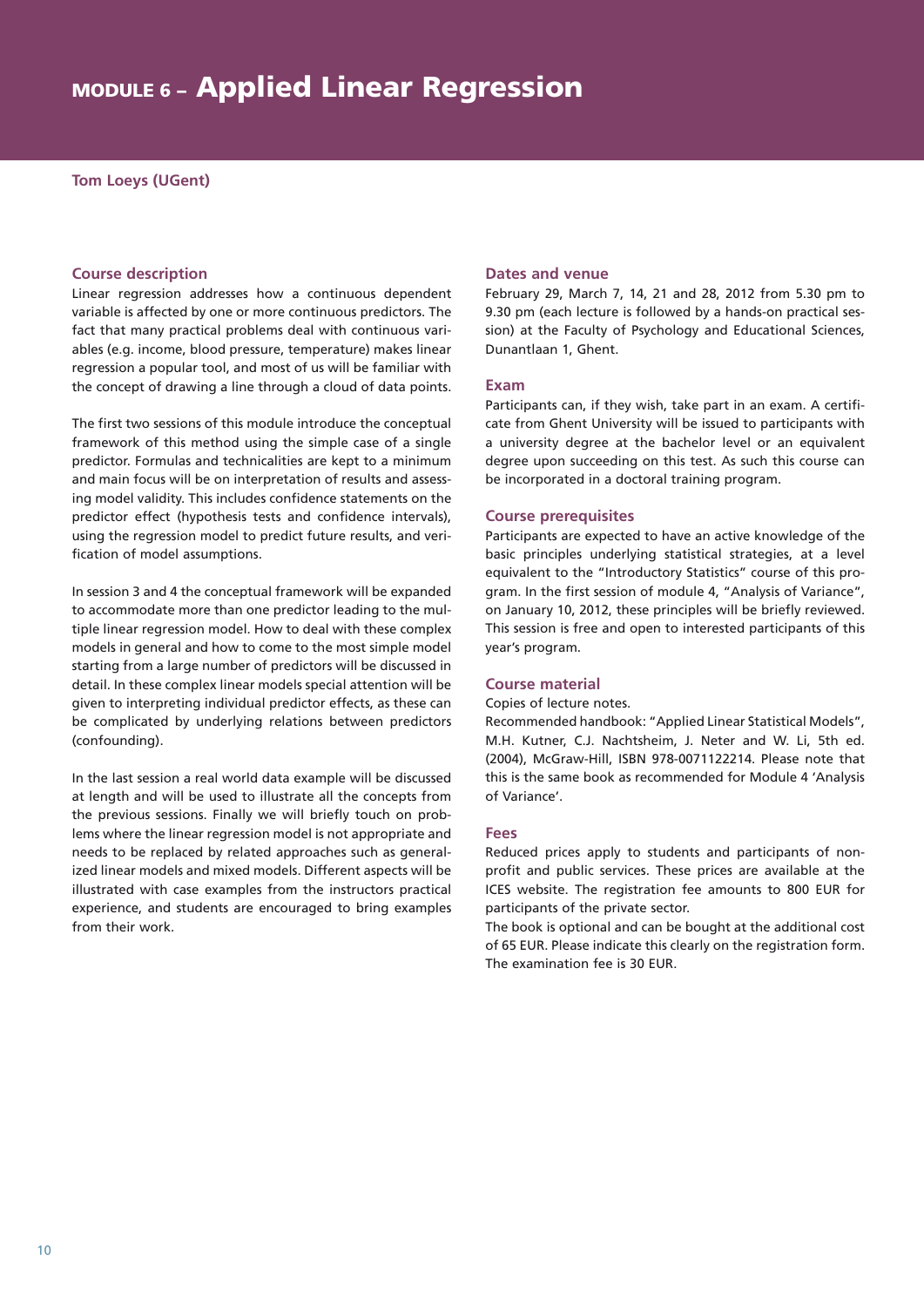#### **Leoniek Wijngaards-de Meij (University of Utrecht, NL)**

#### **Course description**

Social research often concerns relationships between individuals and the social contexts to which they belong. Individuals and their social contexts can be conceptualized as a hierarchical structure, with individuals nested within groups. Classical examples are educational research, with pupils nested within schools, and cross-national research, with individuals nested within their national units. Such systems can be observed at two levels, and as a result we have data with group level variables and individual level variables. To analyze such hierarchical structures, we need multilevel modeling, which allows us to study the relationships between variables observed at different levels in the hierarchical structure.

Multilevel modeling can also be used to analyze data from longitudinal research, by viewing measurement occasions as being nested within respondents. This has several advantages compared to more classical approaches to longitudinal data. In addition, multilevel models have been generalized to cover situations where data do not have a simple multilevel structure, such as cross-classified data or multiple-membership models.

This short course is intended as a basic and nontechnical introduction to multilevel analysis. It starts with a description of some examples, and shows why multilevel models are necessary if the data have a hierarchical structure. It then covers the basic theory of two- and three-level models. Next it explains how multilevel models can be applied to analyzing longitudinal data, and why and when this may be an attractive analysis approach, as compared to more classical analysis methods such as multivariate analysis of variance (Manova). Multilevel logistic models to analyze data where the outcome variable is dichotomous or a proportion, and multilevel multivariate modeling to analyze where there are multiple outcome variables will be shortly introduced.

The course includes three computer labs, where multigroup and longitudinal data are analyzed. The computer labs in the course use the multilevel program HLM and the SPSS Mixed procedure, which is available in SPSS starting with version 11.5.

#### **Dates and venue**

April 2, 3 and 4, 2012, from 9 am till 4 pm at the Faculty of Psychology and Educational Sciences, Dunantlaan 1, Ghent.

#### **Target audience**

This course will not only benefit applied researchers in the behavioral and social sciences, but whoever deals with data with a hierarchical or multilevel structure.

#### **Exam**

Participants can, if they wish, take part in an exam. A certificate from Ghent University will be issued to participants with a university degree at the bachelor level or an equivalent degree upon succeeding on this test. As such this course can be incorporated in a doctoral training program.

#### **Course prerequisites**

The course assumes reasonable familiarity with analysis of variance and multiple regression analysis, but prior knowledge of multilevel modeling is not assumed.

#### **Course material**

Course material: Copies of course notes.

The course is based on: "Multilevel Analysis. Techniques and Applications", J.J. Hox (2010), 2nd ed., New York: Routledge, ISBN 978-1848728462.

#### **Fees**

Reduced prices apply to students and participants of nonprofit and public services. These prices are available at the ICES website. The registration fee amounts to 900 EUR for participants of the private sector.

The book is optional and can be bought at the additional cost of 40 EUR. Please indicate this clearly on the registration form. The examination fee is 30 EUR.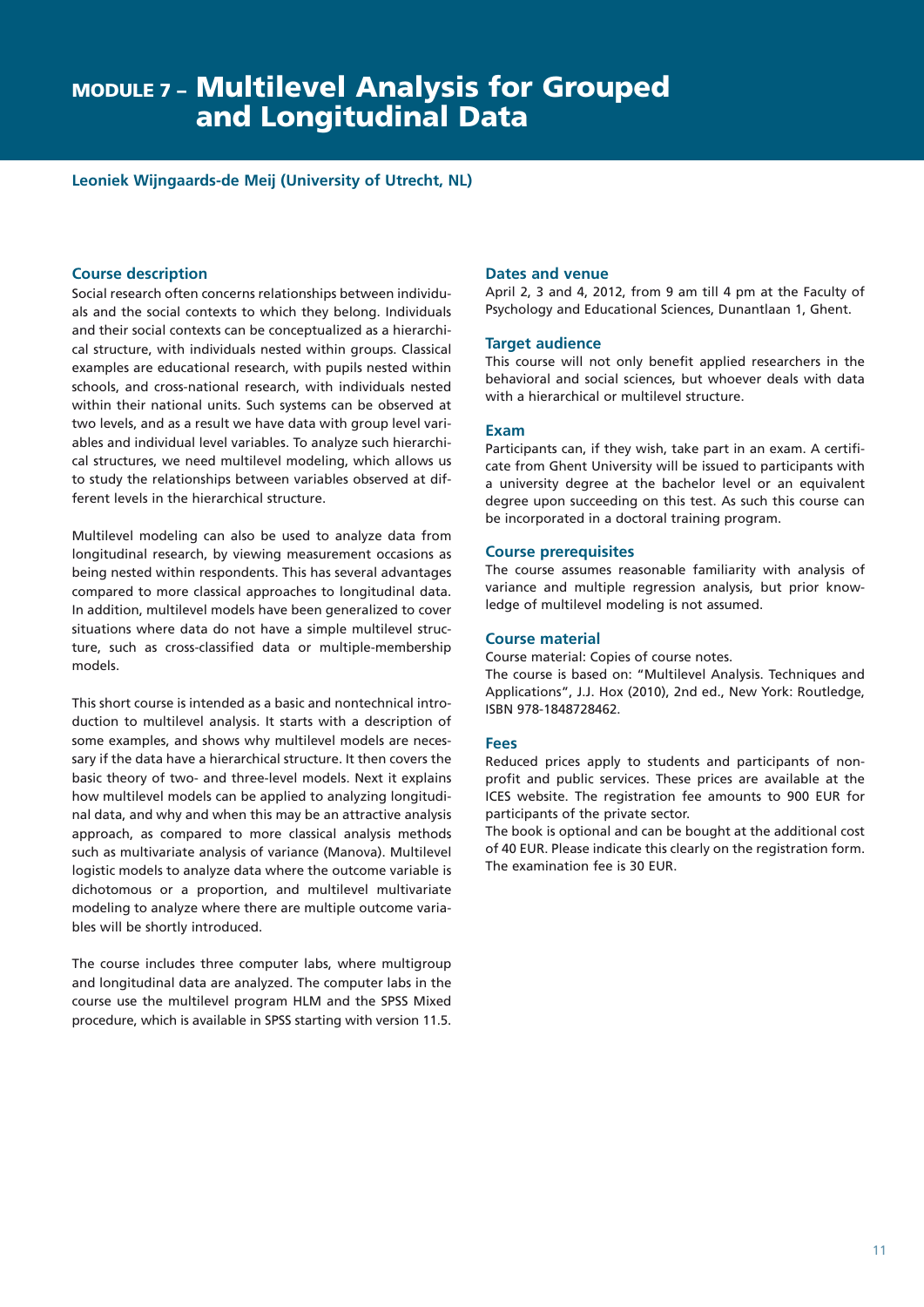#### **Anne Boomsma (University of Groningen, NL)**

#### **Course description**

The purpose of this course is to provide a theoretical introduction to the analysis of covariance structures, or structural equation modeling as it is called, and to gain practical experience with this type of modeling using LISREL software.

For the description and analysis of theory-based directed relationships between several variables simultaneously, it is possible to construct models that can be visualized as path diagrams. The first aim of the researcher is to formulate an underlying structure of relations between variables (latent variables or hypothetical constructs) on the basis of theoretical considerations. By means of a random sample of covariances between observed variables, the next step is to examine the discrepancy between the postulated model and these sample data. The set of directed relations between the variables in a structural equation model, also known as a covariance structure, may be regarded as a complex 'regression model'. The observed variables, being indicators of latent variables in such models, may be subject to measurement error, however. Social scientists use these types of models more and more frequently, whether justified from a statistical point of view or not. The LISREL (LInear Structural RELations) program, together with its preprocessor PRELIS, supports these analyses. Occasionally, reference will be made to the R-based software package 'lavaan'.

The course offers an introduction to the theoretical backgrounds of the statistical analysis of structural equation models. By means of practical assignments participants may learn how to construct covariance structure models, how to work with the LISREL and PRELIS program, and how to interpret the results of such analyses.

#### **Dates and venue**

April 10 and 11, 2012 from 9 am to 5 pm at the Faculty of Psychology and Educational Sciences, H. Dunantlaan 1, Ghent.

#### **Target audience**

This course targets everyone with an interest in testing theories or models that involve relationships between both observed and latent variables. Our target audience includes novices with little or no previous experience, as well as existing users who wish to refresh or update their theoretical and practical understanding of structural equation modeling

#### **Exam**

Participants can, if they wish, take part in an exam. A certificate from Ghent University will be issued to participants with a university degree at the bachelor level or an equivalent degree upon succeeding on this test. As such this course can be incorporated in a doctoral training program.

#### **Course prerequisites**

Participants are expected to be familiar with the basic principles of statistical inference and to have knowledge of multiple regression analysis. Some familiarity with factor analysis might be beneficial too.

#### **Course material**

Copies of lecture notes.

Recommended handbooks are:

**Book 1**: "Covariantiestructuuranalyse", Boomsma, A. (2008). Ongepubliceerd manuscript, Rijksuniversiteit Groningen, Vakgroep Statistiek & Meettheorie. Highly recommended to all Dutch-speaking participants.

**Book 2**: "Structural equations with latent variables", Bollen, K.A. (1989), 1st ed., New York: Wiley, ISBN 978-0471011712. This high-quality book is more complex and therefore recommended if you plan to study this topic more in depth.

**Book 3**: "Confirmatory factor analysis for applied research", Brown, T.A. (2006), 1st ed., New York: The Guilford Press, ISBN 978-1593852740. This book is recommended if you are a non-Dutch speaking participant.

#### **Fees**

Reduced prices apply to students and participants of nonprofit and public services. These prices are available at the ICES website. The registration fee amounts to 700 EUR for participants of the private sector.

The books are optional and can be bought at the additional cost of 15 EUR (book 1), 140 EUR (book 2) and 45 EUR (book 3). Please indicate this clearly on the registration form. The examination fee is 30 EUR.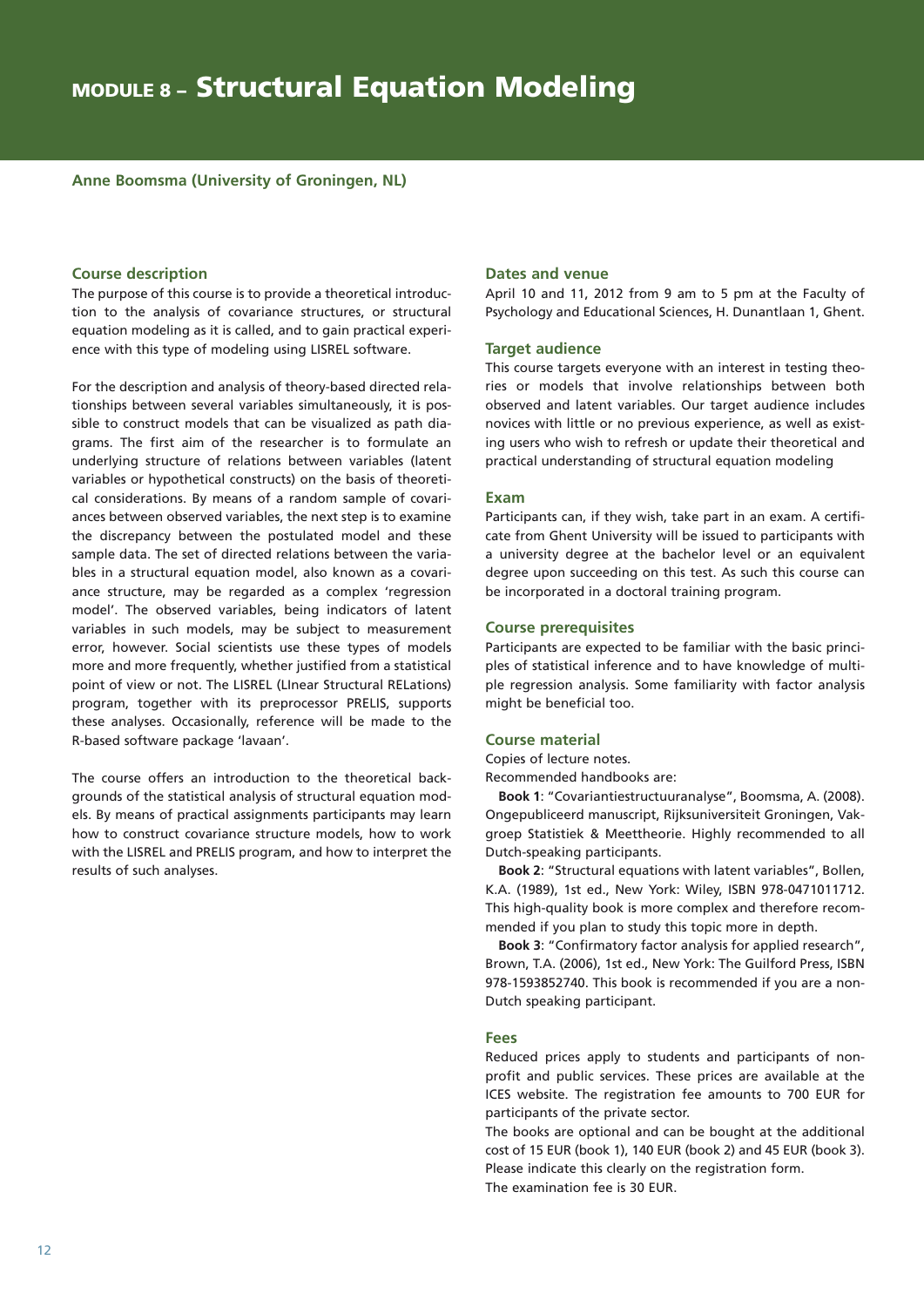#### **Els Goetghebeur (UGent)**

#### **Course description**

For those familiar with linear regression and the analysis of tabulated discrete data, it is natural to move to the regression analysis of binary outcomes. This course shows how binary data can be modeled in terms of both categorical and continuous predictors. We start from 2x2 tables, which have been stratified to account for confounders and/or effect modifiers. We demonstrate how their analysis can be based on the more general logistic regression model. Not only cohort studies, but also case control studies fit into this framework. We continue with more complex models which may involve continuous predictors. We focus on interpretation of the parameters, adequacy of the model, inspection of unduly influencing observations and stepwise model building. We point to extensions of the methods to analyze outcomes with more than two discrete levels, and correlated outcomes such as matched pairs. Standard software assumes that a sufficiently large sample has been obtained. When rare outcomes are being modeled and cells in tables are sparsely populated, we must fall back on exact methods which are more computer intensive. We will demonstrate specialized software that allows to perform such analysis. Topics are illustrated with studies stemming mostly from the biological and/or medical research field. In practical sessions behind the PC participants will gain hands-on experience.

#### **Dates and venue**

April 24, May 8, 22 and 29, 2012, from 5.30 pm to 9.30 pm at the Faculty of Science, Building S9, Campus Sterre, Krijgslaan 281, Ghent.

#### **Target audience**

The course targets researchers, especially in the (bio)medical field, who need to analyze discrete data in the course of their investigations.

#### **Exam**

Participants can, if they wish, take part in an exam at a date which will be specified later. A certificate from Ghent University will be issued to participants with a university degree at the bachelors level or an equivalent degree upon succeeding on this test. As such this course can be incorporated in a doctoral training program.

#### **Course prerequisites**

Participants should have an active knowledge of the basic principles of statistics and of linear regression as taught in the modules 3 and 6 of this program. They should be familiar with the analysis of 2x2 tables. Some experience with statistical software such as SPSS, SAS or STATA is assumed.

#### **Course material**

Copies of lecture notes.

Recommended textbook: "Applied logistic regression", D.W. Hoshmer, Jr. and S. Lemeshow (2000), 2nd ed., Wiley, ISBN 978-0471356325.

#### **Fees**

Reduced prices apply to students and participants of nonprofit and public services. These prices are available at the ICES website. The registration fee amounts to 600 EUR for participants of the private sector.

The book is optional and can be bought at the additional cost of 130 EUR. Please indicate this clearly on the registration form.

The examination fee is 30 EUR.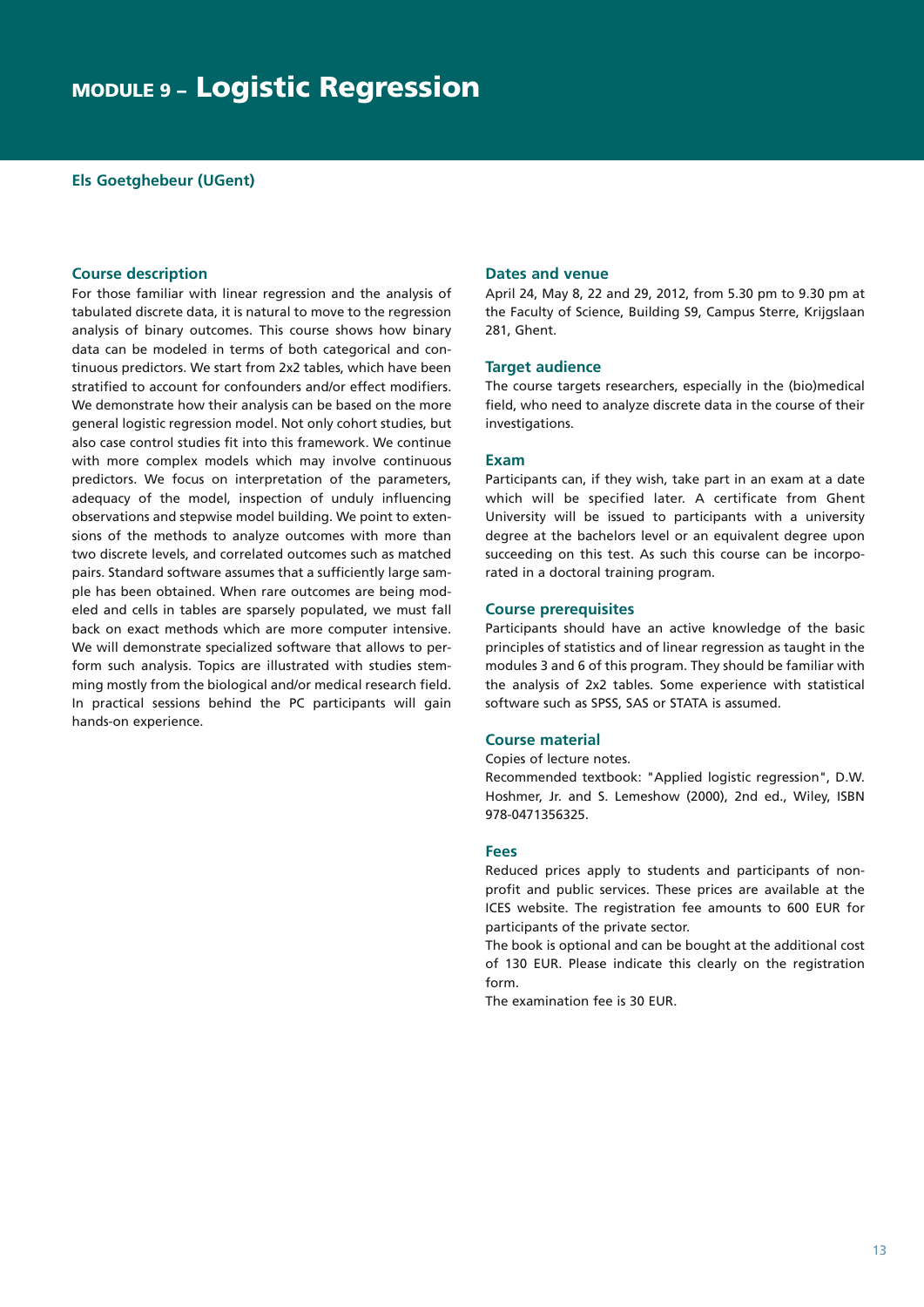#### **Stijn Vansteelandt (UGent)**

#### **Course description**

Longitudinal studies, employing repeated measurement of subjects over time, play a prominent role in the biomedical and pharmaceutical sciences. They provide valuable insights into both the development and persistence of disease and those factors that can alter the course of disease development. In this course, we will offer a systematic presentation of modern methods for the analysis of such studies, with an emphasis on practical applications in biomedical research.

The course will begin with a discussion of the usefulness of longitudinal studies over cross-sectional studies and the limitations of standard regression methods for analyzing longitudinal studies. The course will then cover the general linear mixed model for the analysis of continuous responses. A wide range of examples drawn from real-world studies will be used to illustrate the methods for estimating models in SAS and R and for interpreting model coefficients. The regression modeling will cover model building for the mean and covariance structure to choose parsimonious models, predictions of patient-specific profiles and verification of goodness-of-fit of the model.

In the final lecture, we will discuss specialized topics, including the problem of missing data in longitudinal studies, adjustment for baseline responses and evaluation of the effect of time-varying exposures.

All methods will be illustrated with annotated computer output from SAS and R. Six hands-on computer sessions will help practice the principles to which one is exposed in this course.

#### **Dates and venue**

September 5, 6 and 7, 2012 from 9 am to 12.15 pm and from 1.15 pm to 4.30 pm at the Faculty of Science, Building S9, Campus Sterre, Krijgslaan 281, Ghent.

#### **Target audience**

This course will benefit medical investigators, research scientists, clinical research associates, … who need to use statistical methods for analyzing data that are collected over time, in particular for assessing the effect of different treatments on the evolution in (health) outcomes over time.

#### **Exam**

Participants can, if they wish, take part in an exam. A certificate from Ghent University will be issued to participants with a university degree at the bachelor level or an equivalent degree upon succeeding on this test. As such this course can be incorporated in a doctoral training program.

#### **Course prerequisites**

Participants are expected to be familiar with the basic principles of statistical inference and of linear regression analysis.

#### **Course material**

Copies of lecture notes.

Recommended handbook: "Applied Longitudinal Analysis", G.M. Fitzmaurice, N.M. Laird and J.H. Ware, 2nd ed. (2011), John Wiley and Sons, ISBN 978-0470380277.

#### **Fees**

Reduced prices apply to students and participants of nonprofit and public services. These prices are available at the ICES website. The registration fee amounts to 700 EUR for participants of the private sector.

The book is optional and can be bought at the additional cost of 100 EUR. Please indicate this clearly on the registration form.

The examination fee is 30 EUR.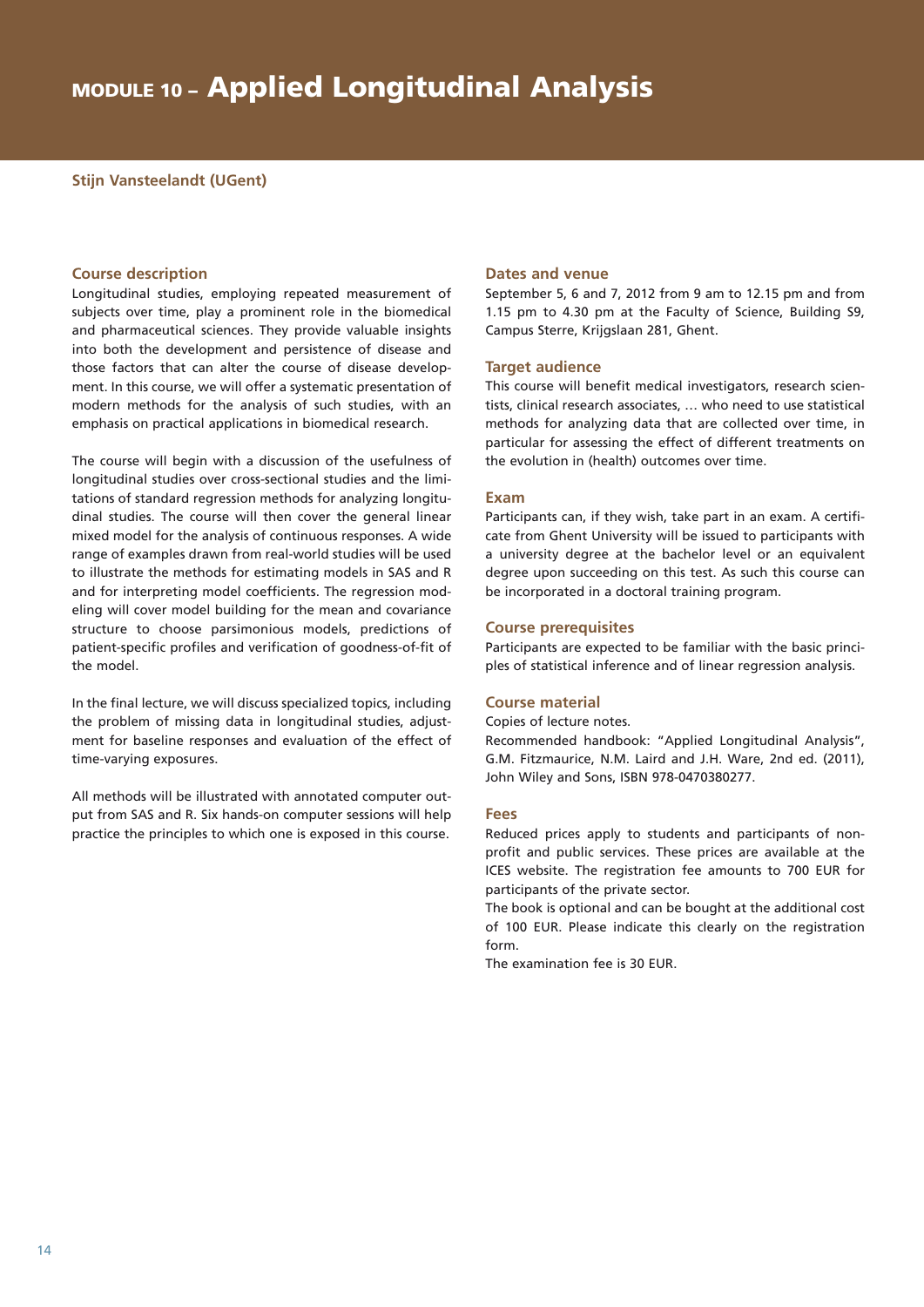Prof. dr. Anne Boomsma is Professor in statistics and measurement theory at the University of Groningen, the Netherlands. The last three years he has lectured probability theory, causal inference, applied statistics and structural equation modeling. His current research interests focus on causal inference in observational studies. He has been a member of the editorial board of the Structural Equation Modeling journal since 1999.

**De heer Kris Erauw** is stafmedewerker bij de dienst onderwijsondersteuning van de Faculteit Psychologie en Pedagogische Wetenschappen aan de Universiteit Gent. Hij stond jarenlang mee in voor de begeleiding van studenten bij de vakken statistiek en methodologie, en bij het schrijven van hun scriptie. Daarnaast ondersteunt hij onderzoekers bij het ontwikkelen van een gepast onderzoeksopzet en bij het verwerken van hun data.

**Prof.dr. Els Goetghebeur** chairs the Center for Statistics and co-chairs the curriculum committee for the Advanced Master of Statistical Data Analysis at Ghent University, where she is Professor in the Department of Applied Mathematics and Computer Science. She co-ordinates the valorization consortium Stat-Gent CRESCENDO, launched to foster application of UGent statistical expertise for industry and government. She taught at Harvard, Stanford and the London School of Hygiene and Tropical Medicine. Her research focuses on methodological problems encountered in the biomedical sciences. She has a special fondness for causal inference, survival analysis and a newly acquired taste for health care quality measurement and for the analysis of genetic data.

**Dr. Tom Loeys** received the M.S. degree in mathematics (1996) from Ghent University, the M.S. in biostatistics (2001) from the Limburgs Universitair Centrum, and earned a PhD in biostatistics (2002) from Ghent University. He worked as a biometrician at Merck, Sharp and Dohme (Brussels) till 2009 where he was involved in the design, analysis and reporting of phase-2 and phase-3 clinical trials in a wide range of therapeutic areas. Since June 2009 he is working at the Department of Data Analysis of the Faculty of Psychology and Educational Sciences at Ghent University.

**Dr. Geert Silversmit** has a PhD in Physics from Ghent University, post-doctoral experience in analytical chemistry and a training in Statistical Data Analysis. He is currently working at Stat-Gent CRESCENDO, the Industrial Research Fund (IOF) valorization consortium with the mission to valorize UGent statistical expertise.

**Prof. dr. Stefan Van Aelst** is Professor at Ghent University, Department of Applied Mathematics and Computer Science, Faculty of Sciences. He is responsible for statistics courses in Bachelor and/or Master programs in Mathematics, Computer Science and Geography. He also teaches courses in the Master of Statistical Data Analysis. His research focuses on the development of robust methods for statistical models.

**Prof. dr. Stijn Vansteelandt** is Professor at Ghent University, Department of Applied Mathematics and Computer Sciences, Faculty of Science. He teaches courses in statistics to students in the Faculty of Science, the Faculty of Pharmaceutical Science and the Masters program in Statistical Data-Analysis. He did post-doctoral research at the Harvard School of Public Health and Ghent University. His current research focuses mainly on missing data and causal inference in clustered sampling designs and longitudinal studies.

**Alain Visscher** studied Biology and Environmental Sciences at the University of Antwerp, and Statistical Data Analysis at Ghent University. His scientific interests include biodiversity, environmental statistics and a wide range of other topics. He is currently working at Stat-Gent CRESCENDO, the Industrial Research Fund (IOF) valorization consortium with the mission to valorize UGent statistical expertise. At Stat-Gent, he has worked on a variety of data analysis projects, many of which involved the use of SAS software.

**Prof. dr. Leoniek Wijngaards-de Meij** is Professor in Applied Statistics at the Department of Methodology and Statistics of the Faculty of Social Sciences at Utrecht University, the Netherlands. She received a MSc in Clinical Psychology and a PhD in Dyadic processes of parents grieving their child in Clinical Psychology at Utrecht University. She has worked as statistical consultant on multilevel analysis for numerous social science research projects, and is member of the organization of the Multilevel Conference 2011. She has been teaching courses on Multilevel Analysis on both Graduate and Undergraduate level. These courses include Multilevel for Research Masters, ML Minor courses and a Multilevel Summer school at Utrecht University, and PhD-courses for several institutes including the KLI (Research Institute for Social Psychology), the EPP (Research Institute for PsychoPathology) and the Erasmus University.

**Prof. dr. Maria Ysebaert** is an honorary Professor of Ghent University. She studied biochemistry at Ghent University, the University of Oregon Medical School and the Nobel Institute in Stockholm. Apart from biochemistry, she also taught biostatistics at Undergraduate and Postgraduate level at the Faculty of Veterinary Science at Ghent University. Currently, her scientific interests concerns statistical analysis in research on molecular structure of proteins.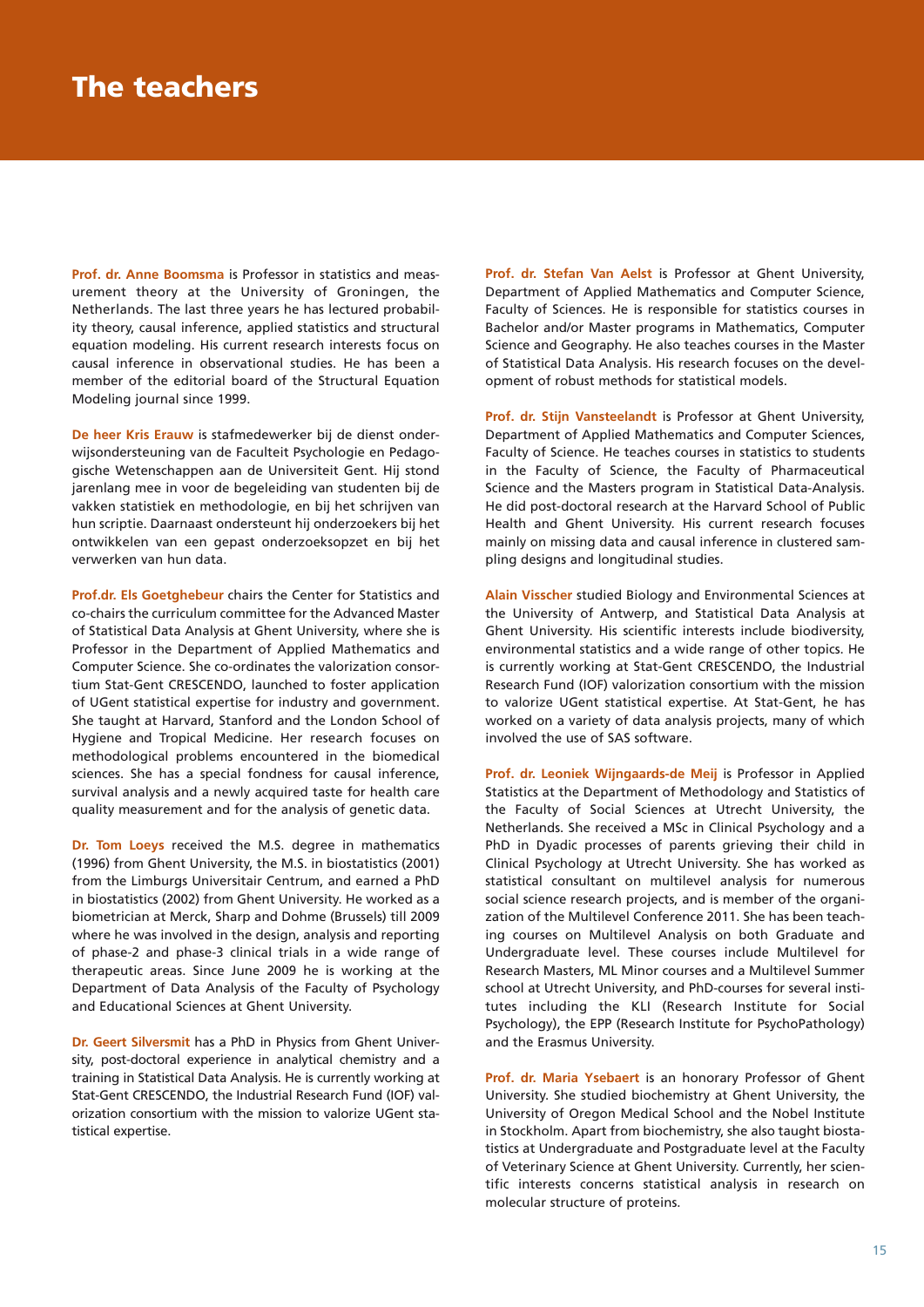#### **Registration**

Please use the registration form in this brochure or on our website: www.ipvw-ices.UGent.be.

Your registration is valid from the moment you receive an e-mail confirmation from ICES. If you have not received this mail within a week, please contact ICES to double check.

The registration fee covers tuition, some or all of the course materials, use of auditoria and PCs, drinks and sandwiches. Reduced prices apply to students and participants of nonprofit and public services. These prices are available at the ICES website. The examination fee for each module that has an exam connected to it is 30 EUR.

#### **Payment**

The registration fee is due within 30 days following receipt of the invoice. Payment is possible through bank transfer with clear statement of the structured message on the invoice. All mentioned amounts are free from VAT.

#### **Additional reduction**

When 3 or more participants from the same company or institute register simultaneously for the same module(s), an additional overall reduction of 20% is granted, books and exam fees not included. Therefore, please check before enrolling if anyone else at your institute or company is interested to participate. This reduction does not apply to (doctoral) students.

#### **Cancellation**

- Participants can cancel their registration in writing only and until 5 working days before the start of the module concerned, in which case 25% of the registration fee will be retained. In case of cancellation within 5 working days before the start of the module, the full registration fee is due.
- ICES reserves the right to cancel or postpone one or more modules for organizational reasons, in which case participants are given the option of a full refund of the registration fee.

The complete cancellation conditions are available on our website: **www.ipvw-ices.UGent.be**

#### **Financial support from the government: training vouchers and the KMO-portfolio**

- **The training vouchers** (opleidingscheques) are an initiative of the Flemish community and can be ordered online (www.vdab.be/opleidingscheques) by any employee living in the Flemish or Brussels Region. Please order them well in advance and send them to ICES as soon as you receive them. Please do not write anything on the vouchers. The invoice for your registration for the course is drawn up by ICES áfter you've sent us your training vouchers.
- **Employers** on the other hand can make use of the **KMO-portfolio**. Please read through the whole procedure before opening an account on www.kmo-portefeuille.be.

#### **Doctoral schools**

The five doctoral schools at Ghent University are concentrated around the following domains of research:

- Arts, Humanities and Law
- (Director: prof. Dominique Willems)
- Social and Behavioural Sciences (Director: prof. André Vandierendonck)
- Natural Sciences
- (Director: prof. Frank Witlox)
- (Bioscience) Engineering (Director: prof. Yvan Houbaert)
- Life Sciences and Medicine (Director: prof. Jozef Vercruysse)

These institutions, in close consultation with the faculties, support doctorandi: on the one hand they organize specialized training and workshops in research skills and "transferable skills", on the other hand they set up guest lectures and information sessions, and invest in promotional tasks and contacts with the industry.

To check if one of our courses is eligible for a refund from your UGent doctoral school, please visit the training pages on the website of your DS

(www.ugent.be/en/research/doctoralschools/courses).

In all cases **initial payment stays with your department**. Your DS will only refund the registration fee (books excluded) to your department after you passed the exam connected to the course. For further information please contact your DS.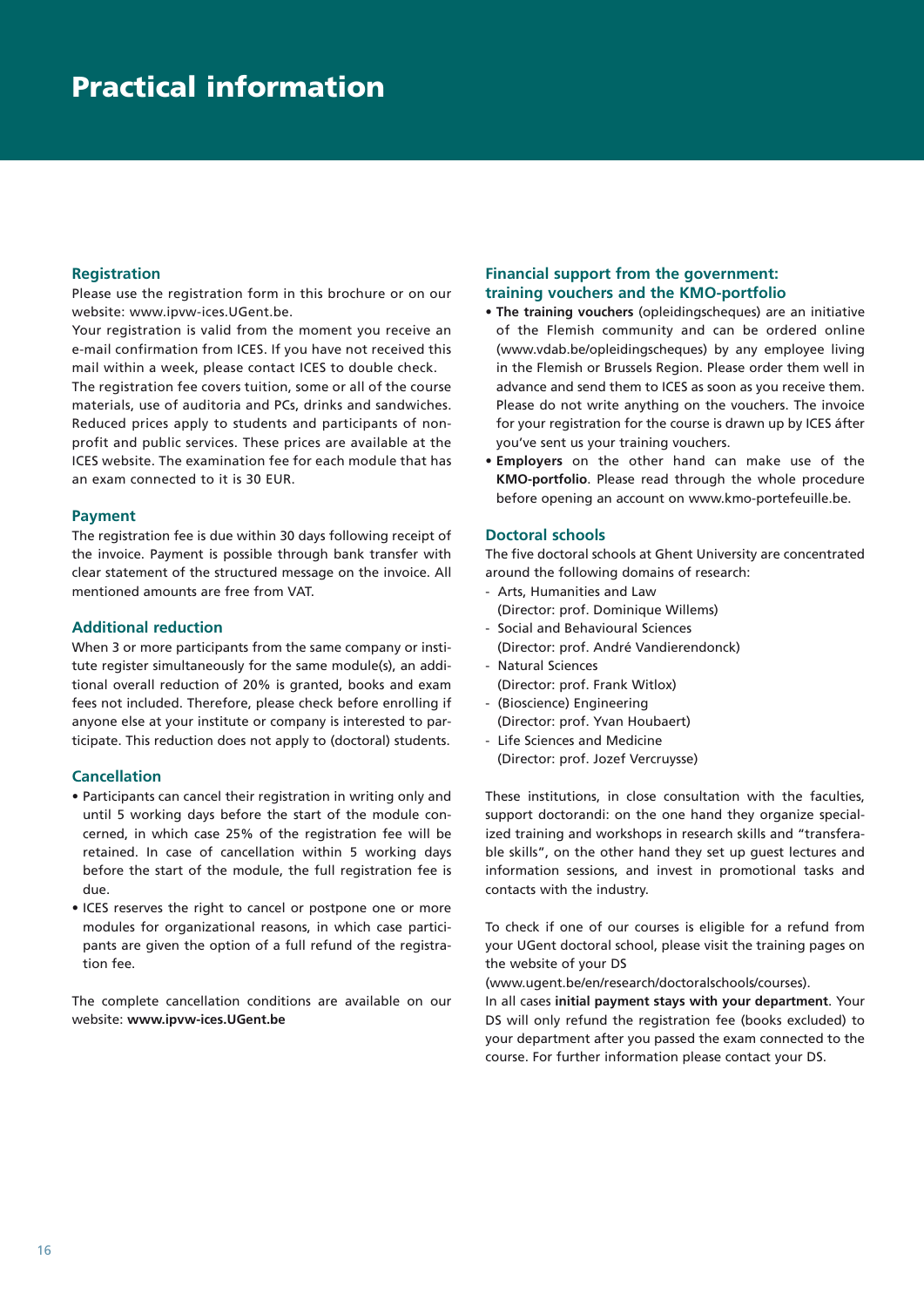### Inschrijvingsformulier Statistiek 2011-2012

Dit formulier vindt u ook terug op onze website: **www.ipvw-ices.UGent.be** 

Stuur dit formulier ten minste 5 werkdagen voor de start van de eerste geselecteerde module via post, fax of e-mail naar het IPVW. Plaatsen worden toegekend volgens chronologie van inschrijven.

Adres: IPVW – Krijgslaan 281, S3 - 9000 Gent Fax: +32 (0)9 264 85 90 E-mail: ipvw-ices@UGent.be

**Uw inschrijving is niet geldig zolang u geen bevestigingsmail van het IPVW hebt ontvangen.** 

| Naam:                        |      |                               | Voornaam: |           |                         |     |  |
|------------------------------|------|-------------------------------|-----------|-----------|-------------------------|-----|--|
| Functie:                     |      |                               |           |           |                         |     |  |
| Bedrijf of instelling:       |      |                               |           |           |                         |     |  |
| Adres <sup>1</sup> :         |      |                               | Postcode: | Gemeente: |                         |     |  |
| Tel.:                        | Fax: |                               | E-mail:   |           |                         |     |  |
| Geboortedatum <sup>2</sup> : | /19  | Geboorteplaats <sup>2</sup> : |           |           | Geslacht <sup>2</sup> : | IM. |  |

**Ja, ik schrijf me in voor de volgende module(s) van de cursus Statistiek 2011-2012, georganiseerd door het Centrum voor Statistiek i.s.m. het Instituut voor Permanente Vorming in de Wetenschappen:**

| M1: Inleiding tot SPSS                                                                                                                                                                                                                                                                                                                                                                                                                                               |                                                                                                                                         |        |                                    |  |  |  |  |
|----------------------------------------------------------------------------------------------------------------------------------------------------------------------------------------------------------------------------------------------------------------------------------------------------------------------------------------------------------------------------------------------------------------------------------------------------------------------|-----------------------------------------------------------------------------------------------------------------------------------------|--------|------------------------------------|--|--|--|--|
| M2: Inleiding tot SAS <sup>3</sup>                                                                                                                                                                                                                                                                                                                                                                                                                                   |                                                                                                                                         |        | Boek (Delwiche & Slaughter)        |  |  |  |  |
|                                                                                                                                                                                                                                                                                                                                                                                                                                                                      | M3: Inleidende Statistiek. Basis van Statistische Gevolgtrekking <sup>3</sup>                                                           | Examen | Boek 1 (Rosner)                    |  |  |  |  |
|                                                                                                                                                                                                                                                                                                                                                                                                                                                                      |                                                                                                                                         |        | Boek 2 (Moore et al.)              |  |  |  |  |
|                                                                                                                                                                                                                                                                                                                                                                                                                                                                      | M4: Variantie-Analyse $3$                                                                                                               | Examen | Boek (Kutner et al.)               |  |  |  |  |
|                                                                                                                                                                                                                                                                                                                                                                                                                                                                      | M5: Multivariate Statistiek <sup>3</sup>                                                                                                | Examen | <b>Boek (Everitt)</b>              |  |  |  |  |
|                                                                                                                                                                                                                                                                                                                                                                                                                                                                      | M6: Toegepaste Lineaire Regressie <sup>3</sup>                                                                                          | Examen | Boek (Kutner et al.)               |  |  |  |  |
|                                                                                                                                                                                                                                                                                                                                                                                                                                                                      | M7: Multilevel Analyse voor Gegroepeerde en Longitudinale Data <sup>3 (</sup>                                                           | Examen | Boek (Hox)                         |  |  |  |  |
|                                                                                                                                                                                                                                                                                                                                                                                                                                                                      | M8: Structurele Vergelijkingsmodellen <sup>3</sup>                                                                                      | Examen | Boek 1 (Boomsma)                   |  |  |  |  |
|                                                                                                                                                                                                                                                                                                                                                                                                                                                                      |                                                                                                                                         |        | Boek 2 (Bollen) ( ) Boek 3 (Brown) |  |  |  |  |
|                                                                                                                                                                                                                                                                                                                                                                                                                                                                      | M9: Logistische Regressie <sup>3</sup>                                                                                                  | Examen | Boek (Hoshmer & Lemeshow)          |  |  |  |  |
|                                                                                                                                                                                                                                                                                                                                                                                                                                                                      | M10: Toegepaste Longitudinale Analyse <sup>3</sup>                                                                                      | Examen | Boek (Fitzmaurice et al.)          |  |  |  |  |
| 1 Ik ben UGent-student of -personeelslid en betaal d.m.v. een SAP interne bestelbon: 4 3 5<br>Ik betaal als privé-persoon en<br>maak géén gebruik van opleidingscheques.<br>heb opleidingscheques aangevraagd voor een bedrag van  EUR.<br>Mijn bedrijf betaalt en<br>maakt géén gebruik van steunmaatregelen.<br>maakt gebruik van de KMO-portefeuille. Hiertoe werd een portefeuille geopend<br>op / / 20 voor een bedrag van  EUR,<br>met projectnummer: 20 /KMO/ |                                                                                                                                         |        |                                    |  |  |  |  |
| <b>FACTURATIEGEGEVENS</b>                                                                                                                                                                                                                                                                                                                                                                                                                                            |                                                                                                                                         |        |                                    |  |  |  |  |
|                                                                                                                                                                                                                                                                                                                                                                                                                                                                      |                                                                                                                                         |        |                                    |  |  |  |  |
|                                                                                                                                                                                                                                                                                                                                                                                                                                                                      | BTW nr: BE $\ldots$ / $\ldots$ / $\ldots$                                                                                               |        |                                    |  |  |  |  |
| Vereist:                                                                                                                                                                                                                                                                                                                                                                                                                                                             | Door me in te schrijven verklaar ik me akkoord met de betalings- en annuleringsvoorwaarden 6.                                           |        |                                    |  |  |  |  |
|                                                                                                                                                                                                                                                                                                                                                                                                                                                                      | Handtekening:                                                                                                                           |        |                                    |  |  |  |  |
|                                                                                                                                                                                                                                                                                                                                                                                                                                                                      |                                                                                                                                         |        |                                    |  |  |  |  |
|                                                                                                                                                                                                                                                                                                                                                                                                                                                                      | 1 Aanwezigheidscertificaten en getuigschriften worden naar dit adres opgestuurd.<br>2 Deze informatie wordt vermeld op de certificaten. |        |                                    |  |  |  |  |

- 3 Deze cursussen worden in het Engels gedoceerd.
- 4 Slechts één mogelijkheid kan worden gekozen.
- Opleidingscheques: elke werknemer in Vlaanderen en Brussel heeft jaarlijks recht op 250 EUR aan opleidingscheques. Deze kunnen worden aangevraagd op de website van de VDAB: www.vdab.be/opleidingscheques. De factuur wordt dan per definitie op naam en adres van de deelnemer opgemaakt. KMO-portefeuille: alle informatie over deze steunmaatregel vindt u op www.KMO-portefeuille.be
- 
- 5 Gelieve ook de goedgekeurde bestelbon zelf, met dit formulier mee te sturen. Op onze website vindt u de gereduceerde tarieven.
- wordt aangerekend. In geval van annulering minder dan 5 werkdagen voor de startdatum van de module, wordt het volledige inschrijvingsbedrag aangerekend. Een  $\,$  17  $\,$ 6 De volledige voorwaarden vindt u op de IPVW-website. Betaling gebeurt binnen 30 dagen na ontvangst van de factuur met vermelding van de gestructureerde mededeling. Deelnemers kunnen hun inschrijving schriftelijk annuleren tot 5 werkdagen voor de startdatum van de module, in welk geval 25% van het inschrijvingsgeld deelnemer kan zich, indien vooraf schriftelijk gemeld aan het IPVW, wel kosteloos laten vervangen door een collega voor een volledige module.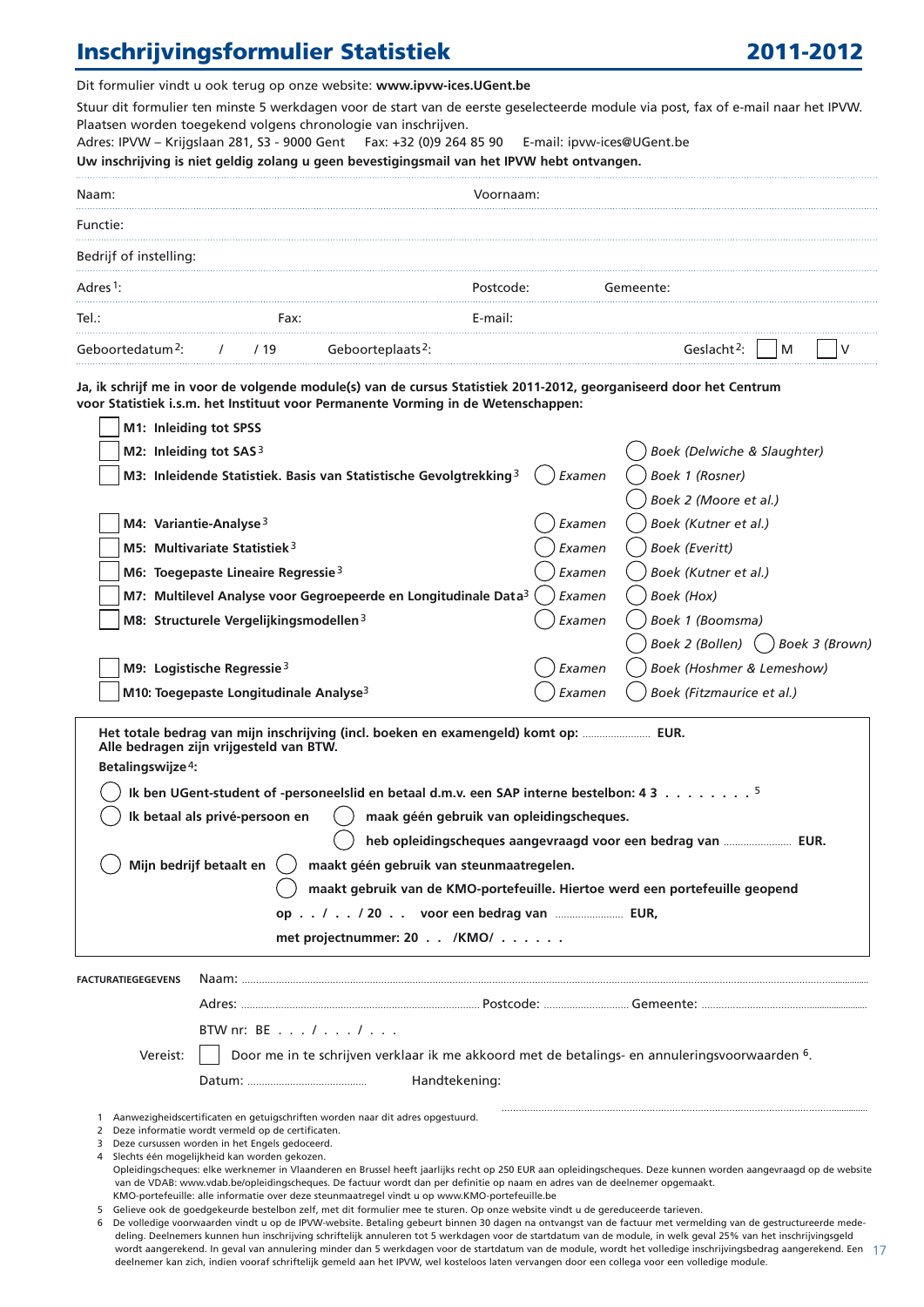### **Registration form Statistics 2011-2012**

This form can also be found on our website: **www.ipvw-ices.UGent.be** 

Please send, fax or e-mail this form to ICES no later than 5 working days before the start of the first selected module. Acceptance is on a first-come, first-serve basis.

Address: ICES – Krijgslaan 281, S3 – 9000 Ghent Fax: +32 (0)9 264 85 90 E-mail: ipvw-ices@UGent.be **Your registration is not valid until you receive an e-mail confirmation from ICES.** 

| Last name:                   |      |                               | First name:  |                            |  |
|------------------------------|------|-------------------------------|--------------|----------------------------|--|
| Function:                    |      |                               |              |                            |  |
| Company or institute:        |      |                               |              |                            |  |
| Address <sup>1</sup> :       |      |                               | Postal code: | Citv:                      |  |
| Phone:                       |      | Fax:                          | E-mail:      |                            |  |
| Date of birth <sup>2</sup> : | 1/19 | Place of birth <sup>2</sup> : |              | Gender <sup>2</sup> :<br>M |  |

**Yes, I register for the following module(s) of the course in Statistics 2011-2012, organized by the Center for Statistics, in co-operation with the Institute for Continuing Education in Science:**

| M1: Introduction to SPSS $3$                                                                                                                      |                                                                                              |                                         |  |  |  |  |
|---------------------------------------------------------------------------------------------------------------------------------------------------|----------------------------------------------------------------------------------------------|-----------------------------------------|--|--|--|--|
| M2: Introduction to SAS                                                                                                                           |                                                                                              | Book 1 (Delwiche & Slaughter)           |  |  |  |  |
| M3: Introductory Statistics. Basics of Statistical Inference                                                                                      | Exam                                                                                         | Book 1 (Rosner)                         |  |  |  |  |
|                                                                                                                                                   |                                                                                              | Book 2 (Moore et al.)                   |  |  |  |  |
| M4: Analysis of Variance                                                                                                                          | Exam                                                                                         | Book (Kutner et al.)                    |  |  |  |  |
| <b>M5: Multivariate Statistics</b>                                                                                                                | Exam                                                                                         | <b>Book (Everitt)</b>                   |  |  |  |  |
| <b>M6: Applied Linear Regression</b>                                                                                                              | Exam                                                                                         | Book (Kutner et al.)                    |  |  |  |  |
| M7: Multilevel Analysis for Grouped and Longitudinal Data                                                                                         | Exam                                                                                         | Book (Hox)                              |  |  |  |  |
| <b>M8: Structural Equation Modeling</b>                                                                                                           | Exam                                                                                         | Book 1 (Boomsma)                        |  |  |  |  |
|                                                                                                                                                   |                                                                                              | Book 2 (Bollen) $( )$<br>Book 3 (Brown) |  |  |  |  |
| M9: Logistic Regression                                                                                                                           | Exam                                                                                         | Book (Hoshmer & Lemeshow)               |  |  |  |  |
| M10: Applied Longitudinal Analysis                                                                                                                | Exam                                                                                         | Book (Fitzmaurice et al.)               |  |  |  |  |
| The total amount for my registration, including books and exam fees, adds up to  EUR.<br>All amounts are free from VAT.<br>Payment <sup>4</sup> : |                                                                                              |                                         |  |  |  |  |
|                                                                                                                                                   | 1 am UGent-student or staff and will pay with an SAP internal order: 4 3 $\dots \dots \dots$ |                                         |  |  |  |  |
| am registering as a private person and<br>will not make use of training vouchers.                                                                 |                                                                                              |                                         |  |  |  |  |
| have requested training vouchers for the amount of  EUR.                                                                                          |                                                                                              |                                         |  |  |  |  |
|                                                                                                                                                   |                                                                                              |                                         |  |  |  |  |

() My company will pay and  $\qquad$  will not make use of support measures.

 **will make use of the KMO-portfolio. A portfolio was opened on . . / . . / 20 . .** 

 **for an amount of** …………………… **EUR, with project number: 20 . . /KMO/ . . . . . .** 

|                             | <b>INVOICE ADDRESS</b>                               | Name:                                                                                                                                                                |  |  |  |  |  |
|-----------------------------|------------------------------------------------------|----------------------------------------------------------------------------------------------------------------------------------------------------------------------|--|--|--|--|--|
|                             |                                                      | Address:                                                                                                                                                             |  |  |  |  |  |
|                             |                                                      | VAT-n <sup>o</sup> : BE $\ldots$ / $\ldots$ / $\ldots$                                                                                                               |  |  |  |  |  |
|                             |                                                      | Mandatory: $\vert \ \vert$ By registering I agree with the payment and cancellation conditions 6.                                                                    |  |  |  |  |  |
|                             |                                                      | Signature:                                                                                                                                                           |  |  |  |  |  |
|                             |                                                      |                                                                                                                                                                      |  |  |  |  |  |
|                             | 1 Certificates are sent to this address.             |                                                                                                                                                                      |  |  |  |  |  |
|                             | 2 This information is mentioned on the certificates. |                                                                                                                                                                      |  |  |  |  |  |
|                             | 3 This course is taught in Dutch.                    |                                                                                                                                                                      |  |  |  |  |  |
| 4 Please choose one option. |                                                      |                                                                                                                                                                      |  |  |  |  |  |
|                             |                                                      | Training vouchers: every employee in Flanders or Brussels is entitled yearly to 250 EUR in training vouchers. These can be ordered on the VDAB website: www.vdab.be/ |  |  |  |  |  |

opleidingscheques (Dutch website). The invoice is then made out by definition to your home address mentioned on the vouchers.

KMO-portfolio: all information about this support measure is available on www.KMO-portefeuille.be

6 Full conditions are available on the ICES website. Payment is due within 30 days upon receipt of the invoice with clear statement of the structured message. Participants can cancel their registration in writing and until 5 working days before the start of the module, in which case 25% of the registration fee is due. In case of cancellation within 5 working days before the start of the module, the full registration fee is due. A participant who cannot attend a course can be replaced free of charge by a colleague if this is reported to ICES in writing and before the start of the course.

<sup>5</sup> Please also send along the approved order itself, together with this registration form. Reduced prices are available on the ICES website.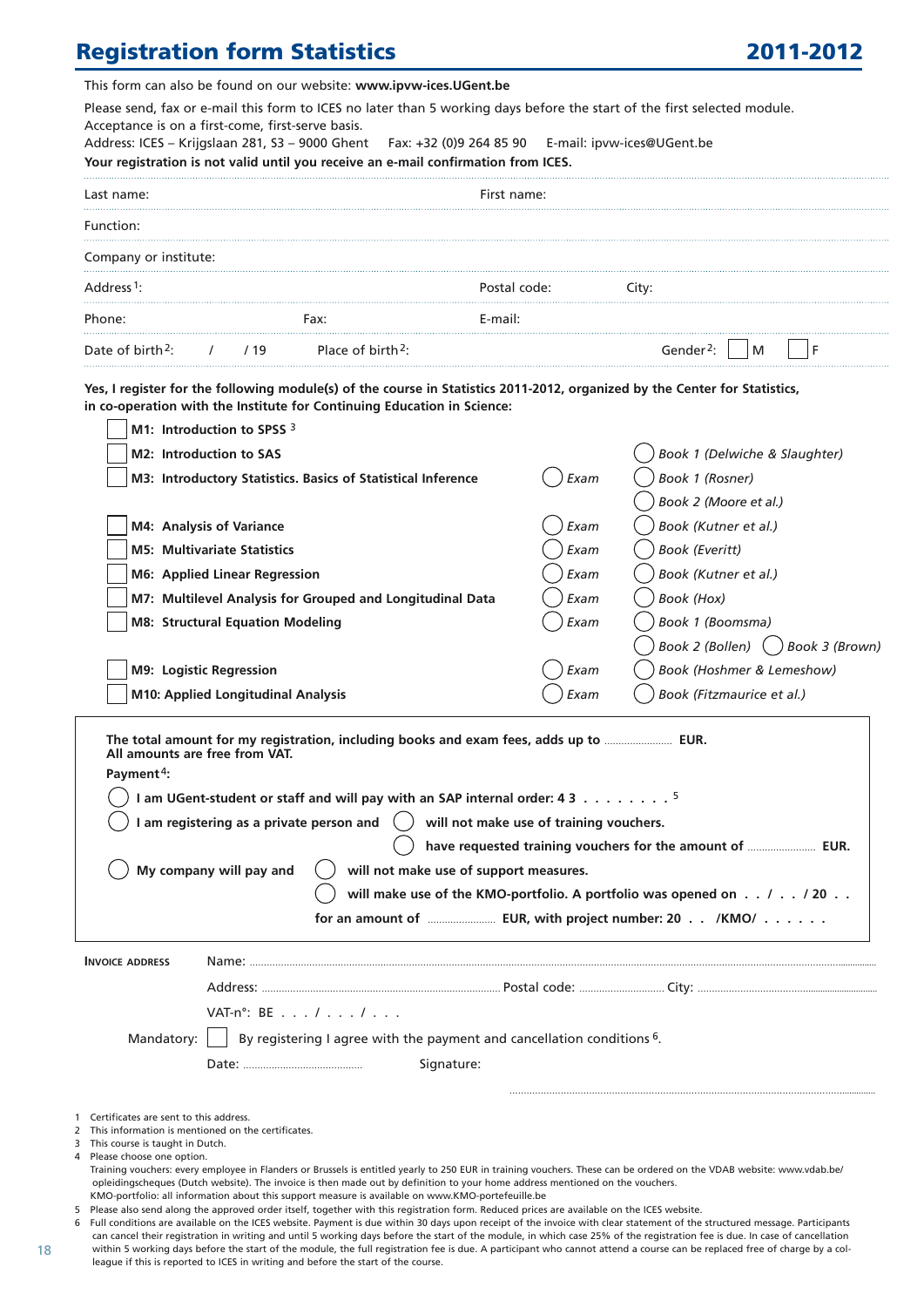## Stay informed of other ICES activities

In addition to the course in Statistics, ICES also organizes a variety of other courses on statistics and broader scientific subjects in the framework of continuing education. To stay informed of our activities on a regular basis you can subscribe to one or more of our mailing lists.

| I want to                       | receive more information about the following ICES-activities |                                                         |  |  |  |
|---------------------------------|--------------------------------------------------------------|---------------------------------------------------------|--|--|--|
|                                 | make changes to my subscription                              |                                                         |  |  |  |
| PERSONAL INFORMATION            |                                                              |                                                         |  |  |  |
| Title: $( )$ Mr $( )$ Mrs $( )$ | <b>Miss</b>                                                  |                                                         |  |  |  |
|                                 |                                                              |                                                         |  |  |  |
| Address:                        |                                                              |                                                         |  |  |  |
|                                 |                                                              |                                                         |  |  |  |
|                                 |                                                              |                                                         |  |  |  |
|                                 |                                                              |                                                         |  |  |  |
| <b>CORPORATE INFORMATION</b>    |                                                              |                                                         |  |  |  |
|                                 |                                                              |                                                         |  |  |  |
|                                 |                                                              |                                                         |  |  |  |
| Address:                        |                                                              |                                                         |  |  |  |
|                                 |                                                              |                                                         |  |  |  |
|                                 |                                                              |                                                         |  |  |  |
|                                 | Where?<br>Where and how do you wish to be informed?<br>How?  | at home<br>at work<br>through e-mail<br>through post    |  |  |  |
| of the following ICES courses:  |                                                              | of future ICES courses within these fields of research: |  |  |  |
|                                 | Biological Basis of Our Behaviour*                           | Analytical chemistry                                    |  |  |  |
|                                 | Continuing Education for Surveyors*                          | Applied mathematics and computer science                |  |  |  |
|                                 | Crystalline Rocks and Plate Tectonics*                       | Biochemistry, physiolgy and microbiology                |  |  |  |
|                                 | Environmental Sciences*                                      | <b>Biology</b>                                          |  |  |  |
|                                 | Introduction to Bio-informatics                              | Geography                                               |  |  |  |
|                                 | Introduction to Biotechnology*                               | Geology and soil science                                |  |  |  |
| Statistics                      |                                                              | Inorganic and physical chemistry                        |  |  |  |
|                                 | And/or more specifically about the short courses:            | Molecular biology                                       |  |  |  |
|                                 | <b>Numerical Literacy</b>                                    | Molecular genetics                                      |  |  |  |
|                                 | Meta-Analysis                                                | Organic chemistry                                       |  |  |  |
|                                 | Synthetics: from 'plastic' to high tech materials*           | Pure mathematics and computer algebra                   |  |  |  |
|                                 | * These courses are taught in Dutch.                         | Solid state sciences                                    |  |  |  |
|                                 |                                                              | Subatomic physics and radiation physics                 |  |  |  |

Your personal data is processed in accordance with the stipulations of the Law of December 8, 1992, safeguarding individual privacy in connection with the process of personal data, as altered in the Law of December 11, 1998.